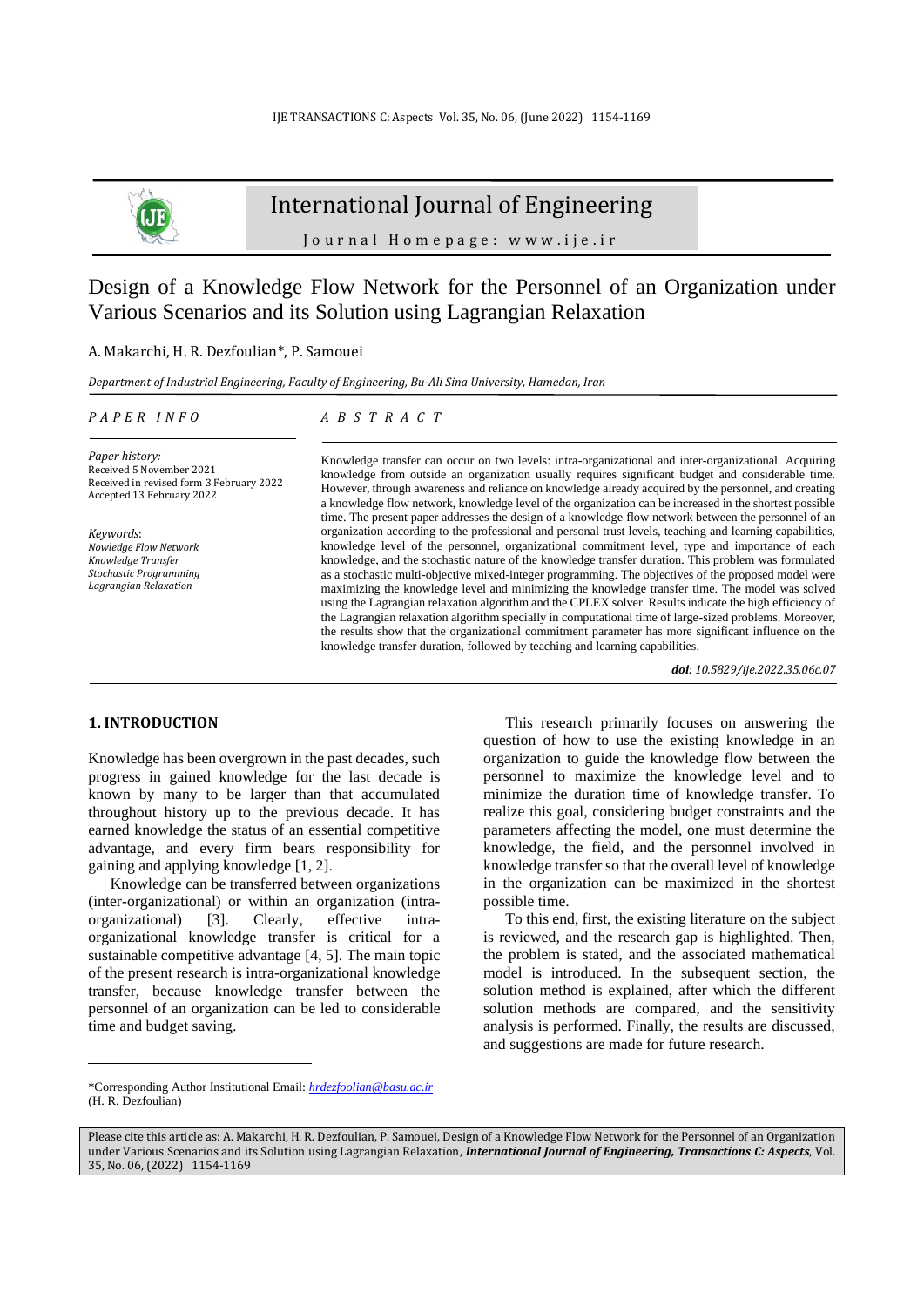The remaining structure of the paper is as follows: the literature review of the related papers is presented in section 2. Problem description, assumptions, and mathematical model are given in section 3. Using solving methods consist of the LP-metric, and the Lagrangian relaxation methods are in section 4. Section 5 introduces examples and sensitivity analysis for the determination of important parameters. Finally, computational results and discussions for small, medium, and large-sized problems with 25 different samples and two methods are presented in the last section.

### **2. LITERATURE REVIEW**

The literature review of this paper is organized in knowledge flow networks, factors affecting knowledge transfer, and mathematical modeling. First, research on knowledge flow networks is mentioned. Rózewski et al. [\[6\]](#page-14-5) have stated that an open atmosphere encouraging knowledge transfer and an appropriate field of cooperation are required for successful knowledge discovery. Collaborative learning in an organizational social network is based on knowledge resource distribution via creating a knowledge flow network. In this network, the nodes represent the persons in an organization and contain information about their social and cognitive abilities. In addition, the persons are described by their skill sets, their knowledge level in these skills, and their collaborative learning behavior, which can be recognized by analyzing the knowledge flow. They assume knowledge level increasing is the result of collaborative learning. In other words, cooperative learning can be analyzed as a process involving the flow of knowledge in the network. Chandra et al. [\[7\]](#page-14-6) aimed to understand the knowledge sharing in projects based on knowledge flow patterns. An interpretive structural model for the knowledge network in knowledge-based organizations (specifically, an automotive research and development center) was discussed by Rezaeian et al. [\[8\]](#page-15-0). They identified and ranked the factors affecting the formation of knowledge networks and their relationships in knowledge-based organizations. Environmental factors, knowledge content, cultural factors, IT and network systems, communication mechanisms, organizational structures, and management processes were the factors influential in knowledge network formation in their research.

The second topic investigated in the literature review is the factors affecting knowledge transfer within an organization. In another research, Lin [\[9\]](#page-15-1) concluded that organizational commitment is directly related to implicit knowledge transfer. Duan et al. [\[10\]](#page-15-2) explored, confirmed, and mapped the significant factors affecting transnational knowledge transfer (TKT). Ten factors had been selected by more than 50 percent of specialists as the significant factors influencing TKT projects. These were cultural relations and awareness, language, motivation, knowledge gap, appropriate selection of teacher and learner, scope and focus, transfer channel, trust, and constraint removal. Knowledge transfer and learning capacity in multinational corporations (MNCs) addressed by Lee and Wu [\[11\]](#page-15-3). The knowledge absorption capacity of the learner is the most critical factor in internal knowledge transfer in MNCs. This research defines absorption capacity as the personnel's capability and motivation. The impact of trust on selecting the knowledge transfer mechanism was investigated by Sreckovic and Windsperger [\[12\]](#page-15-4). Alexopoulos and Buckley [\[13\]](#page-15-5) stated that, despite the fundamental role of trust in facilitating intra-organizational knowledge flows, the existing limited empirical research shows what kind of trust is related to the adequate knowledge transfer between persons and when these types of trust gain significance. Hence, they examined the effects of personal and professional trust on knowledge transfer. They found that professional trust and personal trust are both positively and considerably related to knowledge transfer. Moreover, they demonstrated that professional trust has a remarkably more substantial positive effect than personal trust on knowledge transfer. Swart et al. [\[14\]](#page-15-6) investigated the reasons of knowledge sharing with the colleagues. The impact of commitment, personal and professional trust on the transfer and application of knowledge was studied by Ouakouak and Ouedraogo [\[15\]](#page-15-7). The relationship between trust, knowledge transfer and organizational commitment in small and medium companies was investigated by Curado. and Vieira [\[16\]](#page-15-8). The results indicated that trust has a remarkable positive effect on knowledge transfer and organizational commitment. Knowledge transfer is somehow the intermediary between trust and organizational commitment. García-Almeida and Bolívar-Cruz [\[17\]](#page-15-9) identified the main factors contributing to the success of knowledge transfer in service-based companies during the creation or sale of new units. Regional transfer of experience, compatibility between the cultural background of the knowledge and that of the learners, the absorption capacity of the learners, motivation of the teachers and learners, and incompatibility during the transfer process are key factors influencing several aspects of success in knowledge transfer in service-based companies. By investigating the effect of commitment on the common intentions of knowledge collaborators in virtual societies in China, Lou et al. [\[18\]](#page-15-10) attempted to fill the research gap in this area. Their results indicated that emotional and normative commitment could considerably influence the knowledge transfer goals of users.

The third part of the literature review concerns the mathematical modeling of knowledge flow networks. A mixed-integer programming (MIP) model for the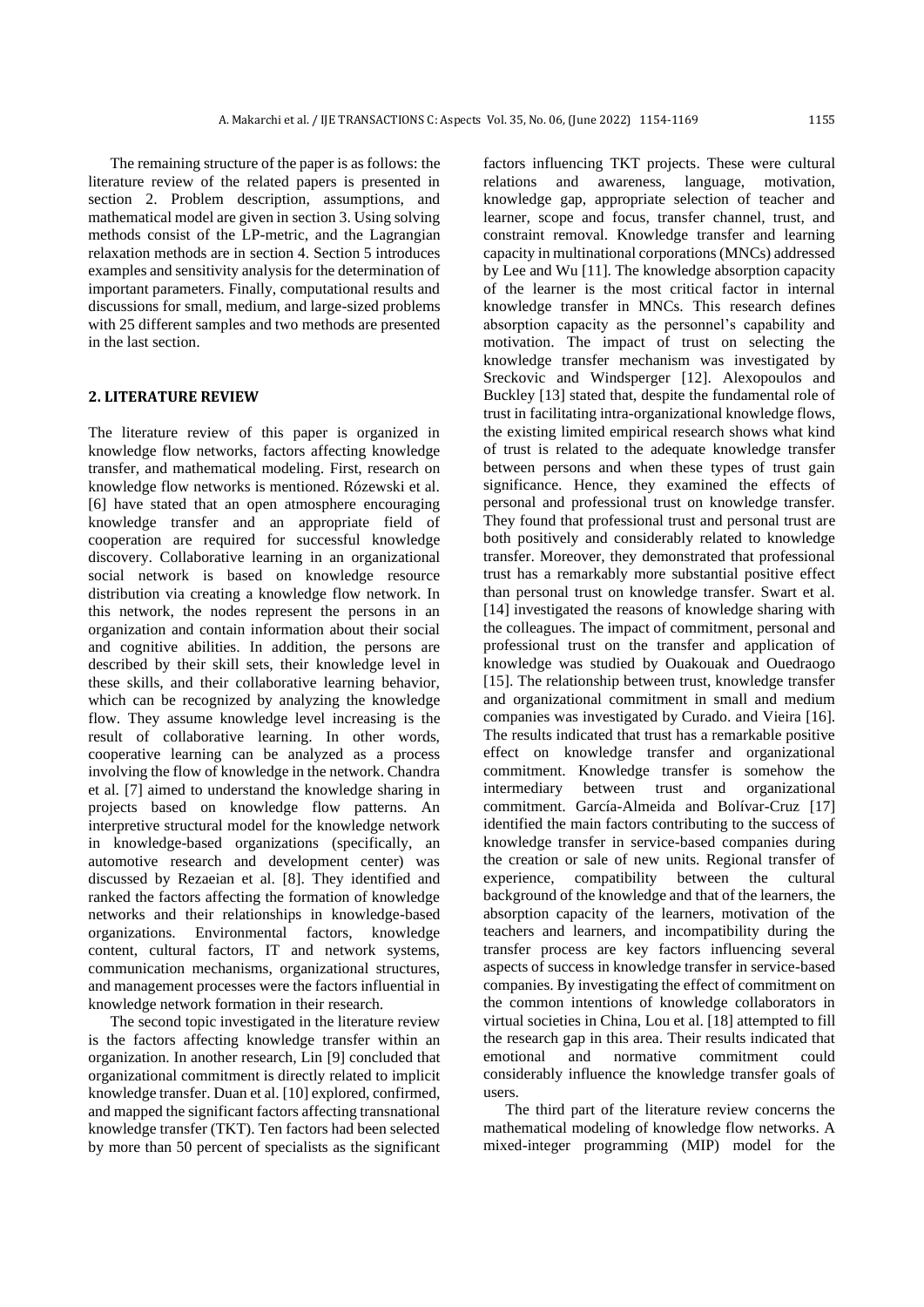systematic analysis and proper understanding of knowledge flow networks between the personnel in an organization was formulated by Dong et al. [\[19\]](#page-15-11). They demonstrated how centralized organizations could facilitate knowledge transfer using knowledge transfer networks and reduce the number of relationships required in a multi-knowledge environment for effective knowledge management. Dezfoulian et al. [2] formulated knowledge transfer between the members of an industrial cluster using a new MIP model. They maximized knowledge transfer between the companies considering the budget and time constraints. Dezfoulian and Samouei [\[20\]](#page-15-12) formulated knowledge transfer between the members of a chain level using a novel MIP model and implemented it for the producer level of a dairy supply chain. Moreover, they identified the parameters influencing the knowledge flow network.

A comparison between the few mathematical models (of the knowledge flow network) in terms of the objective function indicates that only Dong et al. [\[19\]](#page-15-11) presented single-objective, where Dezfoulian et al. [1] and Dezfoulian and Samouei [\[20\]](#page-15-12) discussed multi-objective. Most papers in this area have considered increasing the level of knowledge. The second objective of Dezfoulian et al. [1] was maximizing knowledge transfer between companies in the cluster with the most substantial level of relationship. Also, the second objective of Dezfoulian and Samouei [20] has been to reduce the knowledge transfer cost. The focus of Dezfoulian et al. [1] and Dezfoulian and Samouei [20] was on inter-organizational knowledge transfer, while that by Dong et al. [19] was on intra-organizational knowledge transfer. Dong et al. [19] solved their model using a heuristic method, while the other two papers have used exact methods.

A review of previous studies showed that the maximization of the knowledge level of personnel in an organization and considering budget and time and the associated formulation in the form of a mathematical model as a powerful analysis tool has been rarely addressed. Furthermore, given the importance of knowledge as an essential resource in organizations and the scarcity of resources (especially budget and time), any action to enhance the level of knowledge is a significant step toward improving the competitive status of the organization. For this reason, the present research focuses on mathematical modeling to improve the level of organizational knowledge using intra-organizational knowledge transfer. For this purpose, professional and personal trust, organizational commitment (which has not been considered in previous research), teaching and learning capabilities, which affect the knowledge transfer process, were considered. For a more realistic model, the stochastic nature of the knowledge transfer duration has been considered. However, previous works have considered all the variables and parameters to be deterministic. The problem has been formulated as a stochastic MIP model and solved using the CPLEX solver and the Lagrangian relaxation algorithm.

## **3. PROBLEM DESCRIPTION AND MODELING**

Knowledge is a critical resource in every organization. It has motivated numerous advanced organizations to manage knowledge and use it to their best advantage. In general, the personnel in an organization do not share equal awareness of different types of knowledge. Each personnel member may be an expert in a particular knowledge and a beginner or an intermediate in the others. The personnel can cooperate in knowledge transfer to improve the overall knowledge level. For the best results, it is necessary to maximize the knowledge in the shortest possible time considering the budget limitation. To this end, the knowledge level of each member must be determined at the outset of the knowledge transfer plan. Beginner, intermediate, and expert levels are defined for each knowledge type. Persons with higher levels of knowledge can teach their knowledge to persons with lower levels. Knowledge transfer is affected by various factors. This model considers professional and personal trust, teaching and learning capability, and organizational commitment for knowledge sharing. The duration of knowledge transfer is impacted by the teaching and learning abilities and the organizational commitment. Therefore, to get closer to the real-world situation, the necessary time of knowledge sharing is considered stochastic. Different areas of knowledge have different levels of significance for other persons. Therefore, different knowledge must be prioritized for each person according to their needs and jobs. Hence, this paper presents a stochastic MIP model for knowledge sharing between the personnel of an organization according to professional and personal trust, teaching and learning abilities, organizational commitment, and type and significance of each knowledge. The objectives of this model are to maximize the knowledge level and minimize the duration of knowledge transfer. The proposed model is considered based on three scenarios, namely optimistic, likely, and pessimistic. Then, the problem is solved for each scenario. Finally, the average of the results is reported based on the opinion of the decision-maker and the probability of each scenario. Clearly, the knowledge transfer time in the pessimistic case is longer than the likely and the optimistic cases.

**3.1. Assumptions** The assumptions are as follows:

- The knowledge possesses beginner, intermediate, or expert levels, denominated 1, 2, and 3, respectively.
- The knowledge level of a person who teaches another person is higher than the learner knowledge level.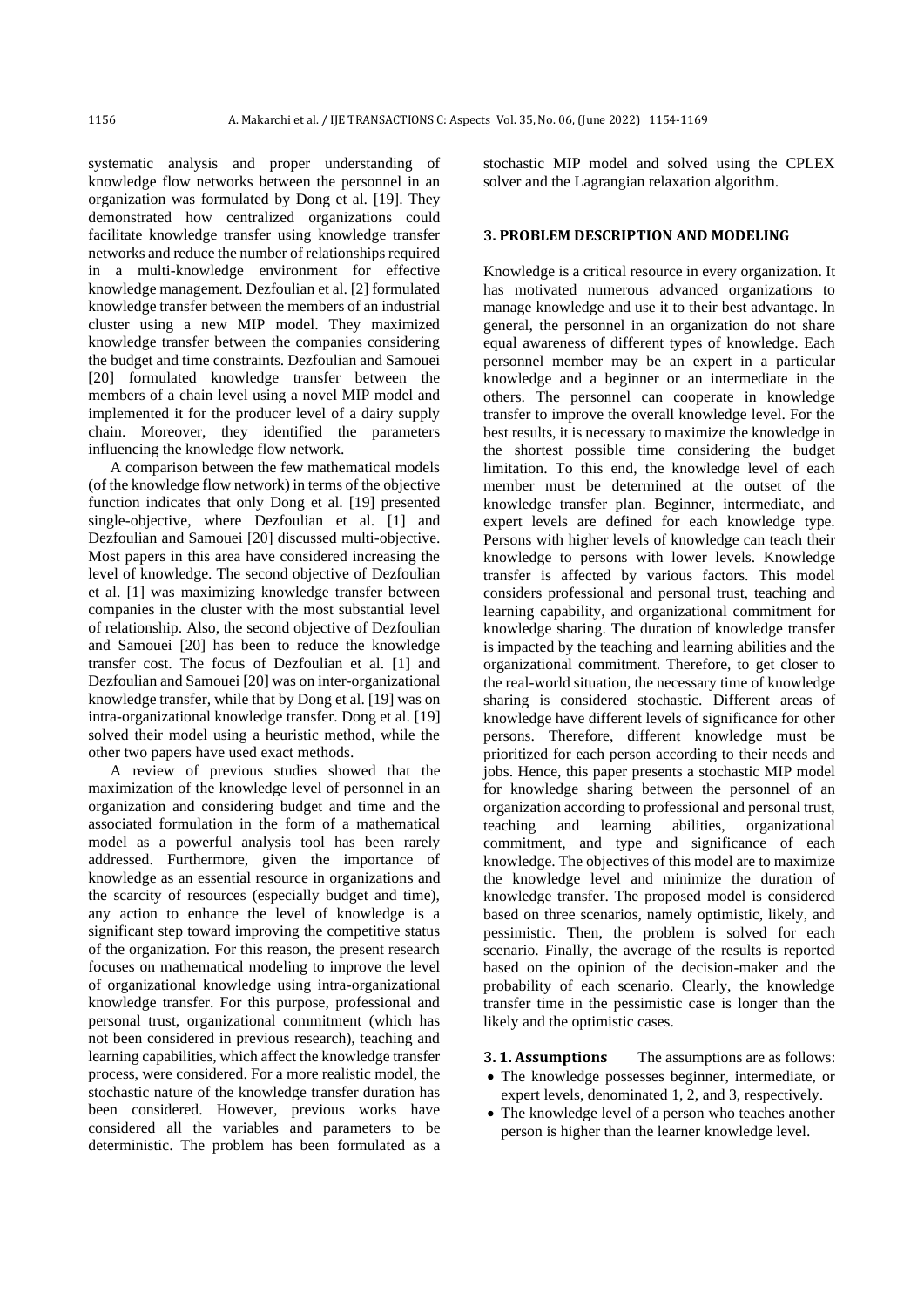- The teacher cannot learn knowledge from another person during the teaching period.
- At the end of the teaching period, the learner's level is upgraded by 1.
- The significance of different knowledge types is equal for other persons during the planning horizon.
- Knowledge transfer does not occur during regular work hours.
- The knowledge transfer duration depends on the type of knowledge and the teaching capability, learning capability, and organizational commitment.
- Knowledge transfer that is impossible to complete during the planning horizon is excluded.
- The knowledge transfer cost depends on the type of knowledge and the teaching and learning persons.
- The cost of knowledge transfer between the organization's personnel must not exceed the allocated budget.
- The persons are unable to teach and learn several types of knowledge simultaneously.
- Teaching and learning happen one-on-one and not in groups.
- The pessimistic, likely, and optimistic cases (for the given knowledge transfer duration) have the same probability of occurrence.

The indexes, parameters, and decision variables and their definitions in this model are as follows:

Indexes

- k Teacher
- Learner
- s Knowledge type
- Periods

Parameters

- Total number of persons
- T Planning horizon duration<br>S Total number of knowledge
- Total number of knowledge types
- $\gamma_{ks}$  Significance of knowledge type *s* for person *k*
- $\alpha_{kl}$ Professional level of trust between person  $k$  and person l
- $\beta_{kl}$ A personal level of trust between person  $k$  and  $person$  $l$
- $\widetilde{t\tau_s}$  Duration of teaching (learning) knowledge type s<br>  $\theta_k$  Teaching capability of person k
- 
- $\theta_k$  Teaching capability of person k<br>  $\lambda_l$  Learning capability of person l Learning capability of person  $l$
- $(\pi_l)$   $\pi_k$ Organizational commitment of the teacher (learner)
- $\zeta_{kls}$ Cost of transferring knowledge type s from person  $k$  to person  $l$
- M A sufficiently large number
- $\mathcal{C}_{0}^{(1)}$ The total budget allocated to knowledge teaching in the organization
	- A The threshold for professional trust
	- B The threshold for personal trust

Decision variables

- $X_{kls}^t$  1, if transferring knowledge type s from person k to person l begins in period t; 0, otherwise.
- $E_{ls}^t$ 1, if person  $l$  is learning knowledge type  $s$  during period  $t$ ; 0, otherwise.
- $F_{ks}^t$ 1 if person  $k$  is teaching knowledge type  $s$  during period  $t$ ; 0, otherwise.
- $W_{k,s}^t$ Level of person  $k$  in knowledge type  $s$  at the beginning of period  $t$

**3. 2. Mathematical Programming Model** The model presented in this paper is a development of the models by Dezfoulian et al. [1], Dong et al. [19], Dezfoulian and Samouei [20]. The problem is modeled as a bi-objective, linear, stochastic MIP model according to Equations  $(1)-(17)$ .

$$
Max \sum_{k=1}^{K} \sum_{s=1}^{S} \gamma_{ks} \times W_{ks}^{T}
$$
 (1)

$$
Min \sum_{k=1}^{K} \sum_{\substack{l=1 \ k \neq l}}^{K} \sum_{s=1}^{S} \sum_{t=1}^{T} (\widetilde{t_t_s} \times (1.5 - \theta_k \times \pi_k) \times (1.5 - \lambda_l \times \pi_l)) \times X_{kls}^t
$$
\n
$$
(2)
$$

 $s.t.:$ 

$$
\sum_{s=1}^{S} E_{ls}^t \le 1 \quad \forall l \in \{1 \cdot 2 \cdot \dots \cdot K\} \cdot \forall t \in \{1 \cdot 2 \cdot \dots \cdot T\} \tag{3}
$$

$$
\left(\frac{\sum_{k=1}^{K} \sum_{p=t-\ell \overline{t}_s+1}^{t} X_{kls}^p}{M}\right) \le E_{ls}^t \quad \forall l \in \{1 \cdot 2 \cdot \dots \cdot K\} \cdot \forall s \in \tag{4}
$$
\n
$$
\{1 \cdot 2 \cdot \dots \cdot S\} \cdot \forall t \in \{1 \cdot 2 \cdot \dots \cdot T\}
$$

$$
\sum_{s=1}^{S} F_{ks}^t \le 1 \quad \forall k \in \{1 \cdot 2 \cdot \dots \cdot K\} \quad \forall t \in \{1 \cdot 2 \cdot \dots \cdot T\} \tag{5}
$$

$$
\left(\frac{\sum_{i=1}^{K} \sum_{p=t-\ell t_{s}+1}^{t} x_{kls}^{p}}{M}\right) \le F_{ks}^{t} \quad \forall k \in \{1 \cdot 2 \cdot ... \cdot K\} \cdot \forall s \in \{1 \cdot 2 \cdot ... \cdot K\} \cdot \forall s \in \{1 \cdot 2 \cdot ... \cdot S\} \cdot \forall t \in \{1 \cdot 2 \cdot ... \cdot T\}
$$
\n
$$
(6)
$$

$$
X_{kls}^t \le W_{ks}^t - W_{ls}^t + M \times (1 - X_{kls}^t) \qquad \forall k \cdot l \in \{1 \cdot \dots \cdot K\} \cdot k \ne l \cdot \forall s \in \{1 \cdot \dots \cdot S\} \cdot t < (T - \tilde{t}\tilde{t}_s + 1) \tag{7}
$$

$$
X_{kls}^t \le \alpha_{kl} - A + M \times (1 - X_{kls}^t) \qquad \forall k \cdot l \in \{1 \cdot \dots \cdot K\} \cdot k \ne l \cdot \forall s \in \{1 \cdot \dots \cdot S\} \cdot t < (T - \tilde{t}_s + 1) \tag{8}
$$

$$
X_{kls}^t \le \beta_{kl} - B + M \times (1 - X_{kls}^t) \qquad \forall k \cdot l \in
$$
  
{1<sup>i</sup>...<sup>i</sup>K}<sup>1</sup> $k \ne l \cdot \forall s \in \{1 \cdot ... \cdot S\} \cdot t < (T - \tilde{t}\tilde{t}_s + 1)$  (9)

$$
\sum_{p=T-\tilde{t}\tilde{t}_s+1}^{T} X^{p}_{kls} \le 0 \quad \forall k \cdot l \in \{1 \cdot ... \cdot K\} \cdot k \ne \q l \cdot \forall s \in \{1 \cdot ... \cdot S\}
$$
\n(10)

$$
W_{ls}^{t+1} = W_{ls}^t \qquad l \in \{1 \cdot 2 \cdot \dots \cdot K\} \cdot s \in
$$
  

$$
\{1 \cdot 2 \cdot \dots \cdot S\} \cdot t < \tilde{t}\tilde{t}_s \tag{11}
$$

$$
W_{ls}^{t} = W_{ls}^{t-1} + \sum_{\substack{k=1\\k \neq l}}^{K} X_{kls}^{t - t\bar{t}_{s}} \quad l \in \{1 \cdot 2 \cdot ... \cdot K\} \cdot s \in \{1 \cdot 2 \cdot ... \cdot s\} \cdot t > t\bar{t}_{s}
$$
\n
$$
(12)
$$

$$
\sum_{k=1}^{K} \sum_{\substack{l=1 \\ k \neq l}}^{K} \sum_{S=1}^{S} \sum_{t=1}^{T} \zeta_{kls} \times X_{kls}^{t} \le C
$$
\n(13)

$$
W_{ks}^t \leq 3 \quad \forall k \in \{1 \cdot 2 \cdot \dots \cdot K\} \cdot s \in \{1 \cdot 2 \cdot \dots \cdot S\} \cdot \forall t \in \{1 \cdot 2 \cdot \dots \cdot T\}
$$
\n
$$
(14)
$$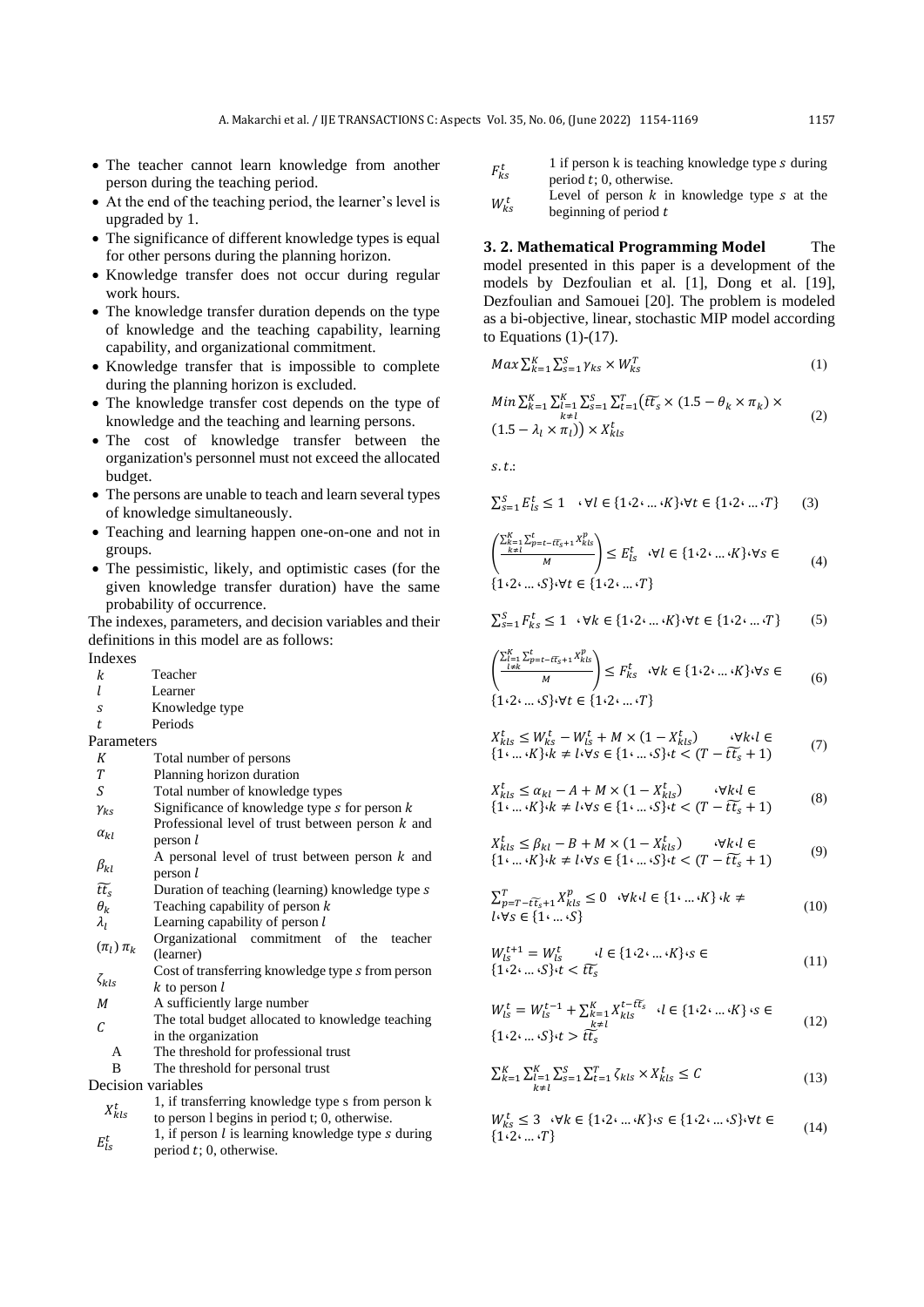$$
\sum_{k=1}^{K} \sum_{p=t+1}^{t+\bar{t}\bar{t}_{s}-1} X_{kls}^{p} \leq \left(1 - \sum_{\substack{k=1\\k\neq l}}^{K} X_{kls}^{t}\right) \cdot \forall l \in \{1 \cdot 2 \cdot ... \cdot K\} \cdot s \in \{1 \cdot 2 \cdot ... \cdot s\} \cdot t \leq (T - \bar{t}\bar{t}_{s} + 1)
$$
\n(15)

$$
\sum_{\substack{k=1 \ k \neq l}}^{K} \sum_{p=t}^{t + t\bar{t}_s} X_{kls}^p \le 1 \qquad \forall l \in \{1 \cdot 2 \cdot \dots \cdot K\} \cdot \forall s \in \{1 \cdot 2 \cdot \dots \cdot S\} \cdot \forall t \in \{1 \cdot 2 \cdot \dots \cdot T\}
$$
\n(16)

$$
\sum_{\substack{l=1 \ k \neq l}}^{K} \sum_{p=t}^{t+\widetilde{t}\widetilde{t}_{s}} X_{kls}^{p} \le 1 \qquad \forall k \in \{1 \cdot 2 \cdot ... \cdot K\} \cdot \forall s \in \{1 \cdot 2 \cdot ... \cdot S\} \cdot \forall t \in \{1 \cdot 2 \cdot ... \cdot T\}
$$
\n(17)

The model consists of two objective functions. The first objective, shown in Equation (1), is maximizing the knowledge level of the organization's personnel in the last period of the planning horizon, and the second objective, shown in Equation (2), is minimizing the duration of knowledge transfer between the organization's personnel. Equations (3) and (4) indicate that person  $l$  can learn knowledge from at most one person during period  $t$ . Equations (5) and (6) indicate that person  $k$  can teach at most one person during period  $t$ . Equations (7), (8), and (9) show that person  $k$  transfers knowledge type s to person  $l$  during period  $t$  if the knowledge of person  $k$  is at least one level higher than person l and if the professional trust level  $(\alpha_{kl})$  and personal trust level  $(\beta_{kl})$  are higher than A and B, respectively. Constraint (10) indicates that the last period of teaching knowledge type  $s$  in the planning horizon cannot begin in  $\tilde{t}\tilde{t}_s - 1$ , since there is insufficient time to learn that knowledge type. Equation (11) shows that the level of knowledge type  $s$  in person  $l$  is the same as the initial level during the  $\tilde{t}$  initial periods of the planning horizon. Equation (12) indicates that the knowledge type  $s$  in person  $l$  increases by 1 level after training (period  $tt_s$ ). Constraint (13) shows that the total cost of transferring knowledge from the teachers  $k$  to the learners *l* during the planning horizon cannot exceed the allocated budget  $C$ . Constraint (14) shows that the knowledge level of all persons in all the knowledge types must not exceed the highest level defined for expertise during the planning horizon. Equation (15) indicates that if  $X_{kls}^t$  equals one at the beginning of period t, person l cannot learn from another person during the subsequent  $\widetilde{t}\widetilde{t}_s$  – 1 periods. Equation (16) indicates that while person  $l$  is learning knowledge type  $s$  from person  $k$ , learning a higher level of this knowledge from other persons is impossible. Constraint (17) shows that no more than one person can simultaneously learn knowledge *s* from person  $k$  during period  $t$ .

#### **4. SOLUTION METHOD**

The Lagrangian relaxation method is used to solve the model of the knowledge flow network between an organization's personnel. Hence, first, the algorithm is introduced and, then, the results obtained from solving

the model in small, medium, and large scales are presented.

**4. 1. LP-Metric Method** A multi-objective decision-making model consists of a vector of decision variables, objective functions, and constraints to maximize or minimize the objective functions. Since such problems rarely have a unique solution, the decision-maker selects a solution from among a set of efficient solutions.

The LP-Metric method is a multi-criteria decisionmaking method (MCDM) that can solve multi-objective decision-making models (MODMs). This method minimizes the sum of the powers of the relative deviations of the objectives from their optimal values and combines several objective functions into a single objective. The LP-Metric method drew interest for two reasons:

- It requires less information from the decisionmaker.
- It is practically simple to use.

The point  $x^*$  is called an ideal point if it simultaneously optimizes all the objectives in a problem. However, such a solution does not usually exist due to the conflicts between different objectives. Another definition for the ideal point is when the optimal value of each objective function is determined separately. Then, the metric distance in the LP methods is used to measure the proximity of a solution to the ideal solution.

The parameter  $1 \le P \le \infty$  determines the LP family. The value of P determines the degree of priority on the present deviations, such that the higher this value is, the higher the emphasis will be on the most considerable variations. Moreover,  $P = \infty$  means that the most significant variations will be considered from among the existing variations for the optimization. The values  $P=1$ , P=2, and  $P = \infty$  are usually used in the calculations and it depends on the decision-maker in any case.

Since the value of LP-Metric can be affected by the measurement scale of the objectives (in case these scales are different), the following formula can be used to resolve this issue:

$$
LP = \left\{ \sum_{i=1}^{k} w_i \left[ \frac{f_i(x^{*i}) - f_i(x)}{f_i(x^{*i}) - f_i(\tilde{x}^i)} \right]^p \right\}^{\frac{1}{p}}
$$
(18)

The metric distance obtained from Equation (18) varies between zero and one. The maximum values of the objectives are desired.  $x^{*i}$  denotes the ideal solution in optimizing the i<sup>th</sup> objective,  $\tilde{x}^i$  is a solution that minimizes  $f_i$ , x represents a given solution, and  $w_i$ indicates the significance (weight) of the i<sup>th</sup> objective. The LP-Metric function must be minimized to minimize deviations from the ideal value. If the objectives are minimization, the LP formula is obtained as Equation (19):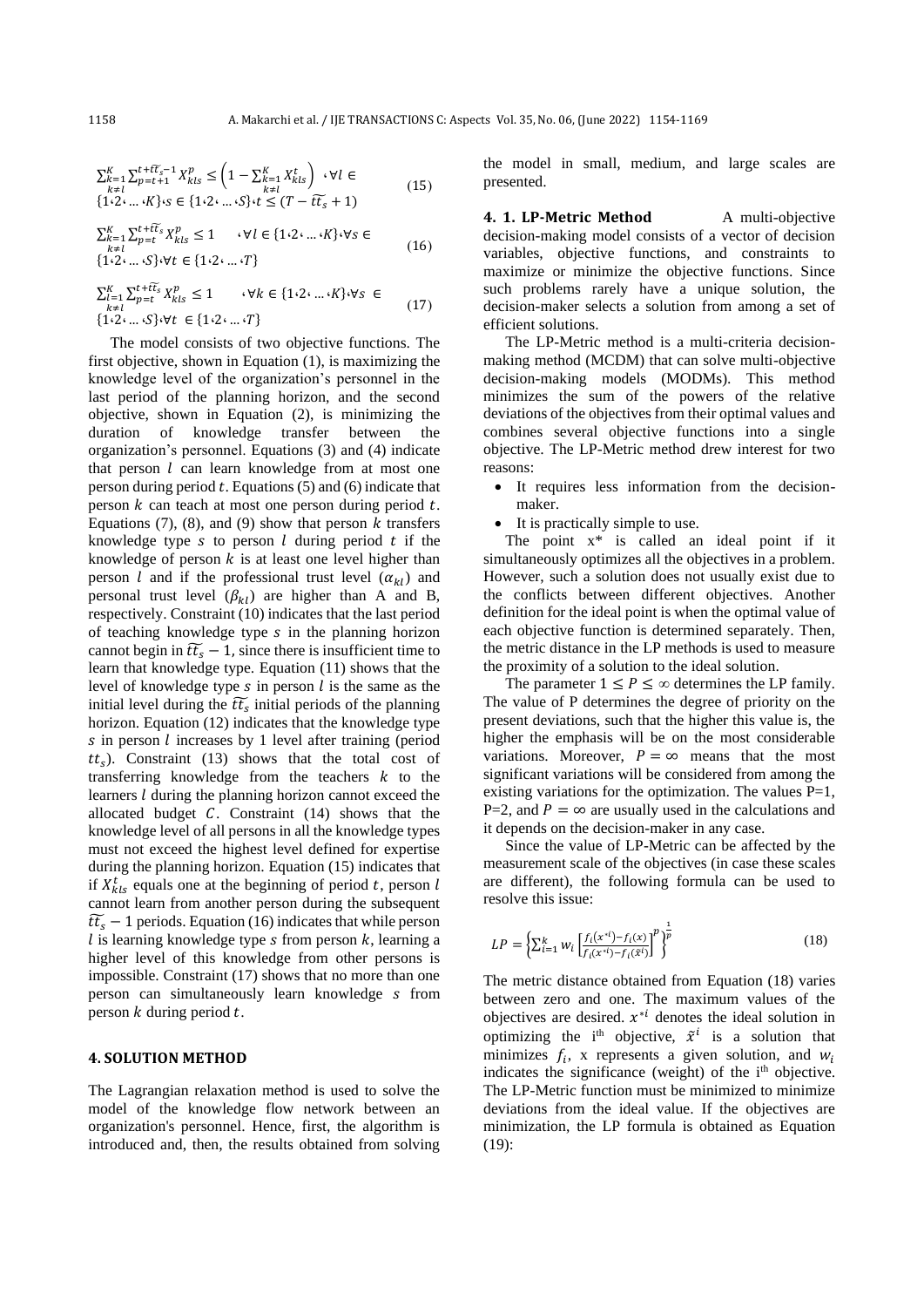$$
LP = \left\{ \sum_{i=1}^{k} w_i \left[ \frac{f_i(x) - f_i(\tilde{x}^i)}{f_i(x^{*i}) - f_i(\tilde{x}^i)} \right]^p \right\}^{\frac{1}{p}}
$$
(19)

All the objective functions (minimization and maximization) are added via the LP-Metric method, and the minimum value of the overall function is calculated. In the LP-Metric technique, the preferences of the decision-maker to various objectives are represented by their related weights.

For this purpose, we used lower bound, and upper bound for each objective function, and calculated Z3 according to the following equation:

$$
Z3 = w1\left(\frac{UB1-z1}{UB1-LB1}\right) + w2\left(\frac{z2-LB2}{UB2-LB2}\right) \tag{20}
$$

UB1 (upper bound 1), LB1 (lower bound 1), UB2 (upper bound 2), and LB2 (lower bound 2) are the bounds of Z1, and Z2, respectively. For UB1, LB1, UB2, and LB2 calculation, we used the following relations:

$$
UB1 = \sum_{s} \sum_{k} 3\gamma_{ks} \tag{21}
$$

The first objective function is maximizing the knowledge level of the organization's personnel in the last period of the planning horizon. Clearly, according to situations, knowledge is transferred from the first to the last period. Since the maximum level of each knowledge (for the experts) is three, we used this value for UB1. Because this objective function value cannot exceed this value.

$$
LB1 = \sum_{s} \sum_{k} w_{ks}^1 \gamma_{ks}
$$
 (22)

In lower bound 1 we used the knowledge level of each person at the first period. Clearly, after knowledge sharing, the level of the organization's personnel in the last period of the planning horizon cannot be less than their initial levels.

$$
LB2=0 \tag{23}
$$

The second objective function is minimizing the duration of knowledge transfer between the organization's personnel. We choose LB2=0. If we don't have any knowledge sharing, we will not consume any time for teaching or learning. Therefore, this value can be  $\Omega$ .

$$
UB2 = \sum_{k=1}^{K} \sum_{s=1}^{S} \sum_{k=1}^{K} (\widetilde{t_{s}} \times (1.5 - \min( \theta_{k} \times \pi_{k})) \times (1.5 - \min(2(\lambda_{l} \times \pi_{l})))(3 - w_{ks}^{1})
$$
\n(24)

For upper bound 2 calculation, we considered to maximum necessary time for all persons to become experts or have level 3 in all the fields. In the worst case, we assume two persons with the first and the secondlowest organizational commitment to be teacher and learner. Clearly, for these persons minimum teaching and learning capabilities are considered. Therefore, in UB2 we used  $min1(\theta_k \times \pi_k)$  and  $min2(\lambda_l \times \pi_l)$ .

**4. 2. Lagrangian Relaxation Method** The Lagrangian relaxation method is a common technique for solving some optimization problems. This method was first introduced by Held and Krap to solve the Traveling Salesman Problem (TSP) and is a technique that solves a constrained and hard optimization problem via a more straightforward problem. The main idea behind Lagrangian relaxation is relaxing the complicated constraints, multiplying them by coefficients called Lagrangian multipliers, and adding them to the objective function of the problem. The relaxed problem is expected to be easier to solve than the original problem due to eliminating some of the constraints and the enlargement of the feasible region.

The relaxation of the Lagrangian multipliers as a method to obtain the upper (lower) bounds of the objective functions of mathematical problems attracted interest after the successful solution of the TSP, the scale of which was considerably large compared to the computational power of the time, in 1970. Given the computational burden in large-sized problems, determining the upper and lower bounds is of utmost significance in increasing the method's efficiency.

The Lagrangian relaxation algorithm begins by considering a  $\lambda$  for each constraint. The  $\lambda$ 's, called Lagrangian multipliers, act as shadow prices in linear programming ( $\lambda$  represents the variation of the objective function for a unit change in the number to the right of the corresponding constraint). Then, the Lagrangian function, which is a combination of the constraints and the objective function, is formulated as Equation (25):

$$
\theta(x \cdot \lambda) = f(x) + \sum_{i=1}^{m} \lambda_i [b_i - g_i(x)] \tag{25}
$$

In this equation,  $\theta(x, \lambda)$  denotes the objective function of the relaxed problem,  $f(x)$  represents the objective function of the original problem.  $b_i$  is the right side of the relaxed constraint, and  $g_i(x)$  denotes the left side of the relaxed constraint. Finally, the derivatives of the Lagrangian function are calculated for each of the variables separately [\[21\]](#page-15-13).

In this research, Lagrangian relaxation is used to solve the presented model. It is done by adding each relaxed constraint to the objective function of the problem with a Lagrangian multiplier. To find appropriate Lagrangian multipliers a loop is formed, and the problem is solved with different values. The solution obtained from the Lagrangian relaxation algorithm may violate the relaxed constraints. The steps of the Lagrangian relaxation algorithm are presented as follows:

1. Calculate an initial upper bound (UB) and  $LB^* = -\infty$ and the vector of the initial Lagrangian coefficient  $(\lambda)$ .

2. Solve the released problem (D) and compute x\* and LB.

3. If LB>LB\*, then LB\*=LB.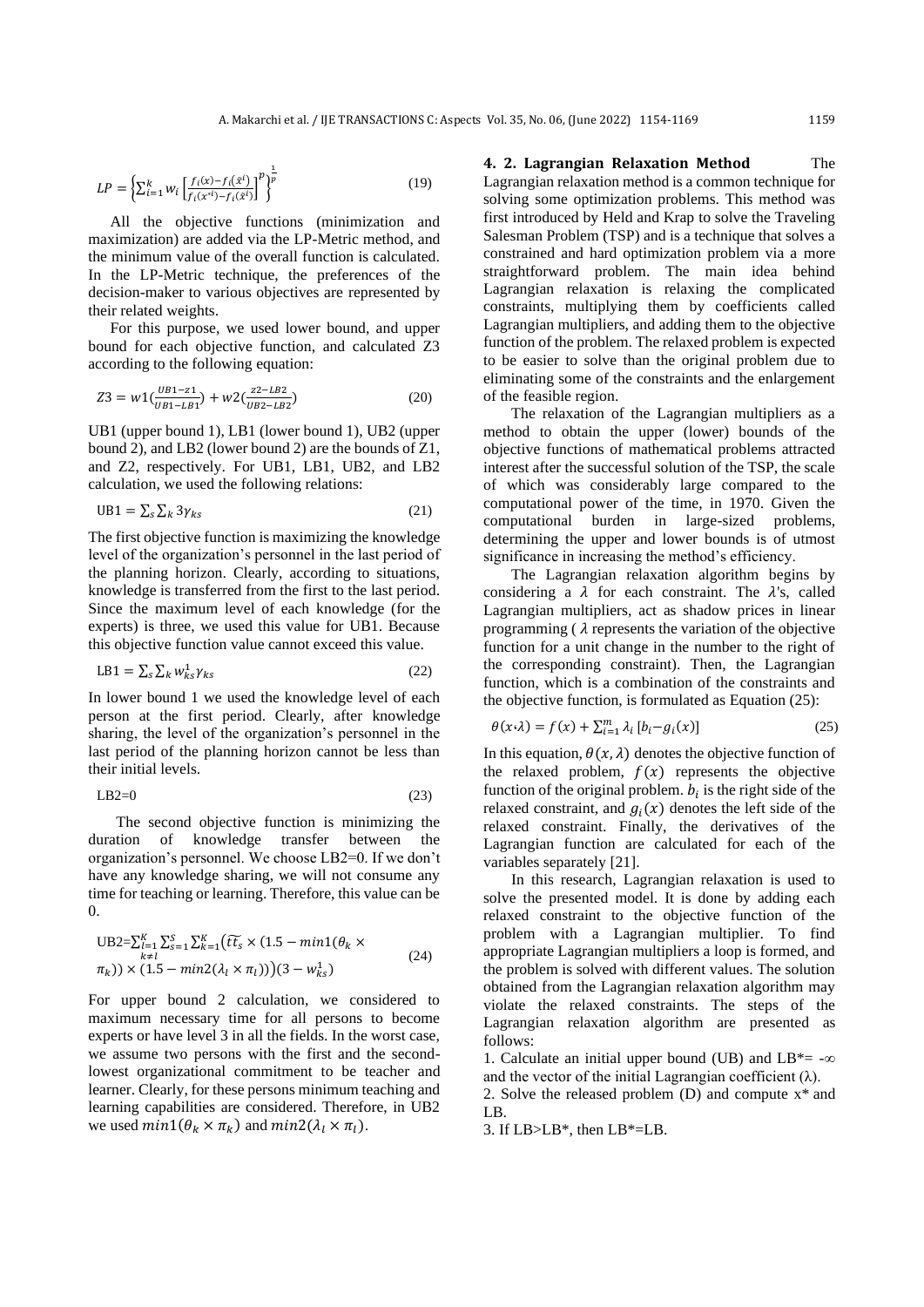4.  $\lambda^{(t)} = \lambda^{(t-1)} + k(b-Ax)$  while  $k = \theta \frac{UB - LB^*}{\Sigma^R - (b-a)^2}$  $\sum_{i=1}^{n} (b_i - a_i x^*)^2$ 

5. If after m consecutive repetitions there is no improvement in the amount of the best limit then  $\theta = \theta/2$ . 6. Refer to the second step and continue until the algorithm stops.

5. Sensitivity analysis

In this section, Table 1 introduces several small, medium, and large-sized problems. Then, various sensitivity analysis results are presented. After ensuring the model's validity, the sample problem is solved using the Lagrangian relaxation method at the mentioned scales in pessimistic, likely, and optimistic cases.

Sample problem 1 consists of 5 persons, three types of knowledge, and a 4-period planning horizon. The sensitivity of this problem was analyzed using the LP-Metric objective function, with the result shown in Figures3-9. Figures 1 and 2 show the Pareto layer of the

**TABLE 1.** Sample problem size

| <b>Sample</b><br><b>Problems</b> | <b>Size</b> | Number of<br><b>Persons</b> | Number of<br>Knowledge | <b>Planning</b><br>Horizon |
|----------------------------------|-------------|-----------------------------|------------------------|----------------------------|
| $\mathbf{1}$                     |             | 5                           | 3                      | $\overline{4}$             |
| $\overline{c}$                   |             | 10                          | 3                      | $\overline{4}$             |
| 3                                | Small       | 15                          | $\overline{4}$         | 5                          |
| $\overline{4}$                   |             | 20                          | $\overline{4}$         | 5                          |
| 5                                |             | 25                          | 5                      | 6                          |
| 6                                |             | 50                          | 5                      | 6                          |
| $\tau$                           |             | 55                          | 6                      | $\overline{7}$             |
| 8                                | Medium      | 60                          | 6                      | $\overline{7}$             |
| 9                                |             | 65                          | 6                      | 8                          |
| 10                               |             | 70                          | 7                      | 8                          |
| 11                               |             | 100                         | $\overline{7}$         | 8                          |
| 12                               |             | 105                         | 8                      | 8                          |
| 13                               |             | 110                         | 8                      | 9                          |
| 14                               |             | 120                         | 7                      | 9                          |
| 15                               |             | 130                         | 8                      | 10                         |
| 16                               |             | 130                         | 11                     | 12                         |
| 17                               |             | 130                         | 12                     | 12                         |
| 18                               | Large       | 135                         | 13                     | 12                         |
| 19                               |             | 135                         | 14                     | 12                         |
| 20                               |             | 140                         | 15                     | 12                         |
| 21                               |             | 140                         | 16                     | 12                         |
| 22                               |             | 145                         | 17                     | 12                         |
| 23                               |             | 145                         | 18                     | 12                         |
| 24                               |             | 150                         | 19                     | 12                         |
| 25                               |             | 150                         | 20                     | 12                         |

objective functions and the Pareto layer of the probability of the pessimistic, likely, and optimistic cases.

Figure 1 displays all eleven cases of the Pareto layer for the average objective functions in pessimistic, likely, and optimistic conditions. In the first case, the weight of the first objective function is considered 1, and that of the second objective function is regarded zero. Then, 0.1 is deducted from the weight of the first objective function and added to that of the second objective function case by case until all the eleven cases are formed.

As shown in Figure 1, up to the  $5<sup>th</sup>$  case, the weight of the first objective function is reduced and the weight of the second objective function is increased. In these conditions, the LP-Metric objective function varies from zero in the first case to  $0.275$  in the 5<sup>th</sup> case. From the 5<sup>th</sup> case up to the  $11<sup>th</sup>$  case, the weight of the first objective function is reduced and the weight of the second objective function is increased. The LP-Metric objective function varies from 0.275 to zero.

Figure 2 shows the results of the objective function for the optimistic (1), likely (2), pessimistic (3) and average (4) situations for a problem. Average situation is calculated as follows:

pessimistic situation+4∗likelysituation +optimistic situation 6 (26)



Figure 1. Pareto layer of the LP-Metric objective function



Figure 2. Pareto layer of the probability of occurrence of random cases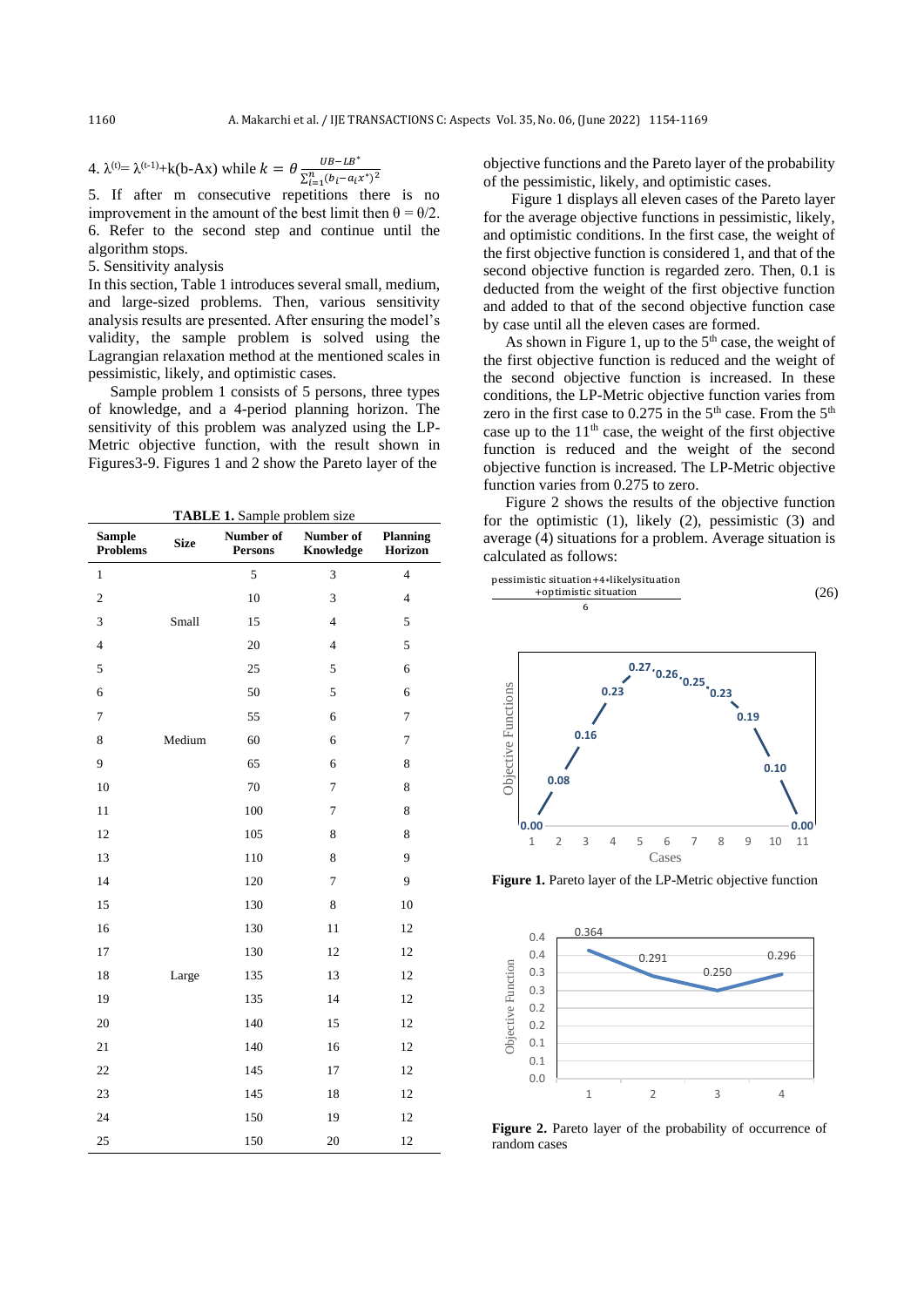It must be noted that the sensitivity analysis in this section, performed in sample problem 1 for likely situation.

Figure 3 shows that an increase in the planning horizon increases the time available for knowledge transfer, leading to a rise in the knowledge level and an increase in the duration of knowledge transfer in the organization.

Figures 4-9 display sensitivity analysis of the teaching and learning capabilities, the organizational commitment, and the professional and personal trust in a range of -100 to 100%.

Figures 4 and 5 show that an increase in the teaching capability and learning capability merely reduces the second objective function, i.e., duration of knowledge transfer, and does not affect the first objective function, i.e., knowledge level of the organization. Also, the teaching capability has more significant effect on the second objective function than does the learning capability, such that a 100% increase in the teaching capability leads to a 12% decrease in the second objective function. In comparison, a 100% increase in the learning capability results in only a 5% decrease in this function. Furthermore, a 100% reduction in the teaching capability



**Figure 3.** Effect of a change in the planning horizon on the objective functions



**Figure 4.** Effect of a change in the teaching capability on the objective functions



**Figure 5.** Effect of a change in the learning capability on the objective functions

increases the second objective function by about 107%, while a reduction in the learning capability increases it by only about 41%.

The impact of changes in the organizational commitment on the objective function is shown in Figure 6. Similar to the last two parameters, organizational commitment only reduces the duration of knowledge transfer (second objective function) and does not affect on the knowledge level in the organization. A 100% increase in this parameter reduces the knowledge transfer duration by 35%, and a 100% decrease in it increases the knowledge transfer duration by 194%. These values indicate that the influence of organizational commitment on knowledge transfer duration is greater than those of teaching and learning capabilities.

Regarding Figures 6, 7, and 8, it must be mentioned that the model constraints associated with professional and personal trust indicate that these parameters are interdependent, and knowledge transfer occurs only when they exceed the specified thresholds.

Figure 7 indicates the sensitivity analysis of professional trust. As can be seen, the knowledge transfer and its duration increase by 4 and 103%, with a 100%



**Figure 6.** Effect of a change in organizational commitment on the objective functions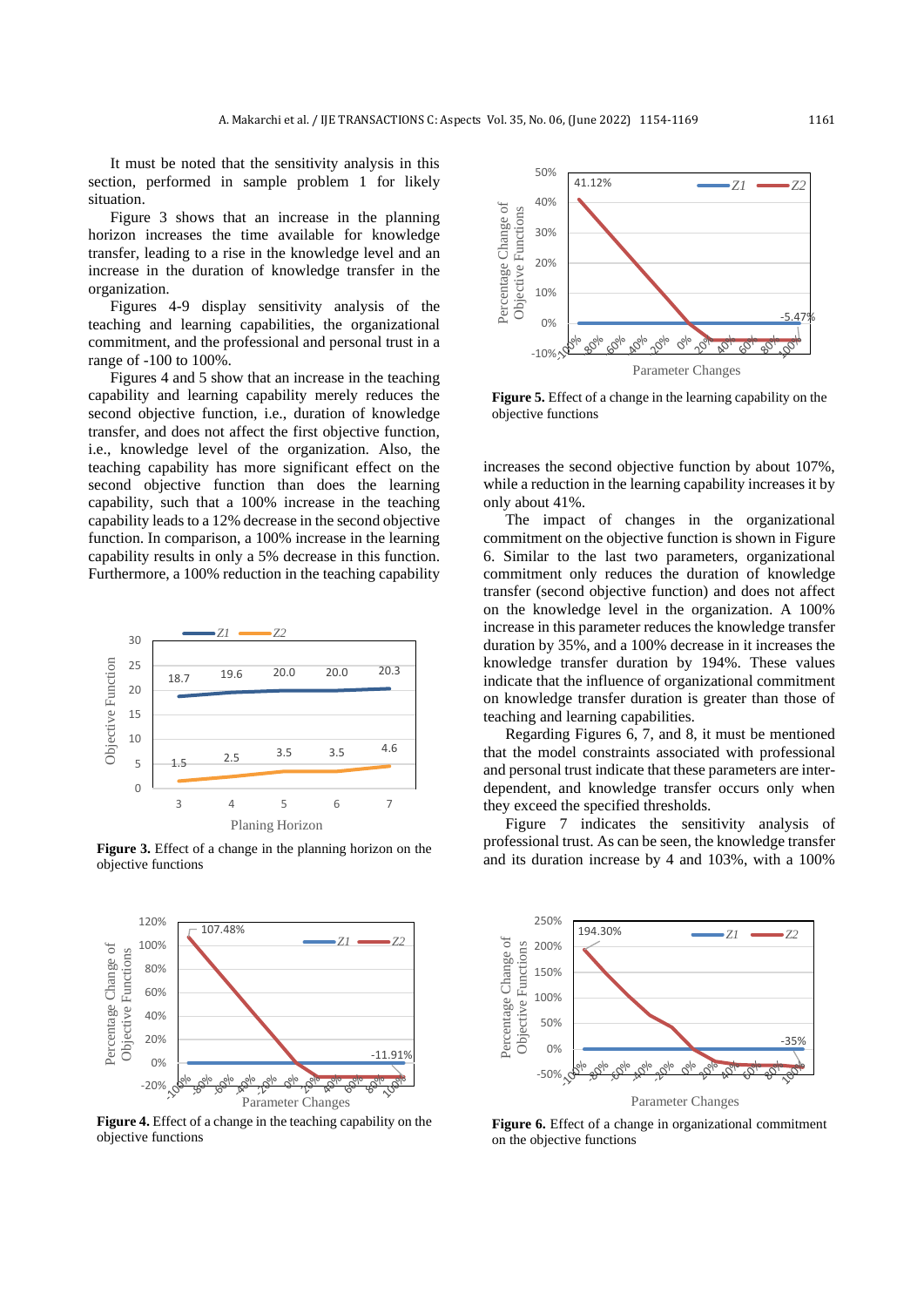

**Figure 7.** Effect of a change in professional trust on the objective functions

increase in professional trust. In addition, a reduction in this parameter does not change the objective function since it violates the threshold and Constraint 8.

As observed in Figure 8, in this particular problem, a 100% increase in personal trust has no impact on the two objective functions due to the dependence of this parameter on professional trust. This is evident in Figure 9, which displays the simultaneous change of professional and personal trust.



Parameter Changes

**Figure 8.** Effect of a change in personal trust on the objective functions



**Figure 9.** Effect of simultaneous changes in professional and personal trust on the objective functions

Simultaneous changes in personal trust and professional trust these parameters are analyzed in Figure 9. It shows a 100% increase in professional and personal trust increases the first and second objective functions by 4 and 194%, respectively.

## **6. COMPUTATIONAL RESULTS AND DISCUSSION**

In this section, the problems are solved at small, medium, and large scales using the CPLEX solver and Lagrangian relaxation and compared. It is worth mentioning that knowledge transfer occurs between persons if the professional and personal trust values are higher than the specified thresholds. The thresholds considered for the professional and personal trust values in all the problems studied in this paper were selected based on the quantitative research presented by Ouakouak and Ouedraogo [16], conducted among 307 employees in Canadian organizations. All the structures in their study have been measured according to the 5-point Likert scale. The following questions were asked of the employees for professional and personal trust. The resulting average professional trust and personal trust threshold values obtained for knowledge transfer were 0.822 and 0.653, respectively (see Table 2).

**6. 1. Solution of Small-scale Problems** In this section, 5 sample problems are evaluated. The pessimistic, likely, and optimistic cases were generated for each sample problem and solved using the LP-metric method in GAMS software and the Lagrangian relaxation algorithm. The objective function values and computation time for each sample are shown in Tables 3 and 4.

Figures 10-13 are for a better comparison of the solution methods using the values in Tables 3 and 4. These figures show the Lagrangian relaxation method usually produces better results than the CPLEX solver for the first objective function.

**TABLE 2.** Factors affecting the determination of professional and personal trust [16]

| <b>Parameter</b>      | <b>Ouestion</b>                                                                                |
|-----------------------|------------------------------------------------------------------------------------------------|
|                       | I believe my colleagues trust me to perform my<br>tasks correctly.                             |
| Professional<br>Trust | I trust my colleagues in their ability to perform<br>their tasks correctly.                    |
|                       | I believe that my colleagues perform tasks assigned<br>to them professionally and committedly. |
|                       | My colleagues are honest.                                                                      |
| Personal<br>Trust     | I believe that the intentions and motivations of my<br>colleagues are sincere.                 |
|                       | I believe that my colleagues look after my interests.                                          |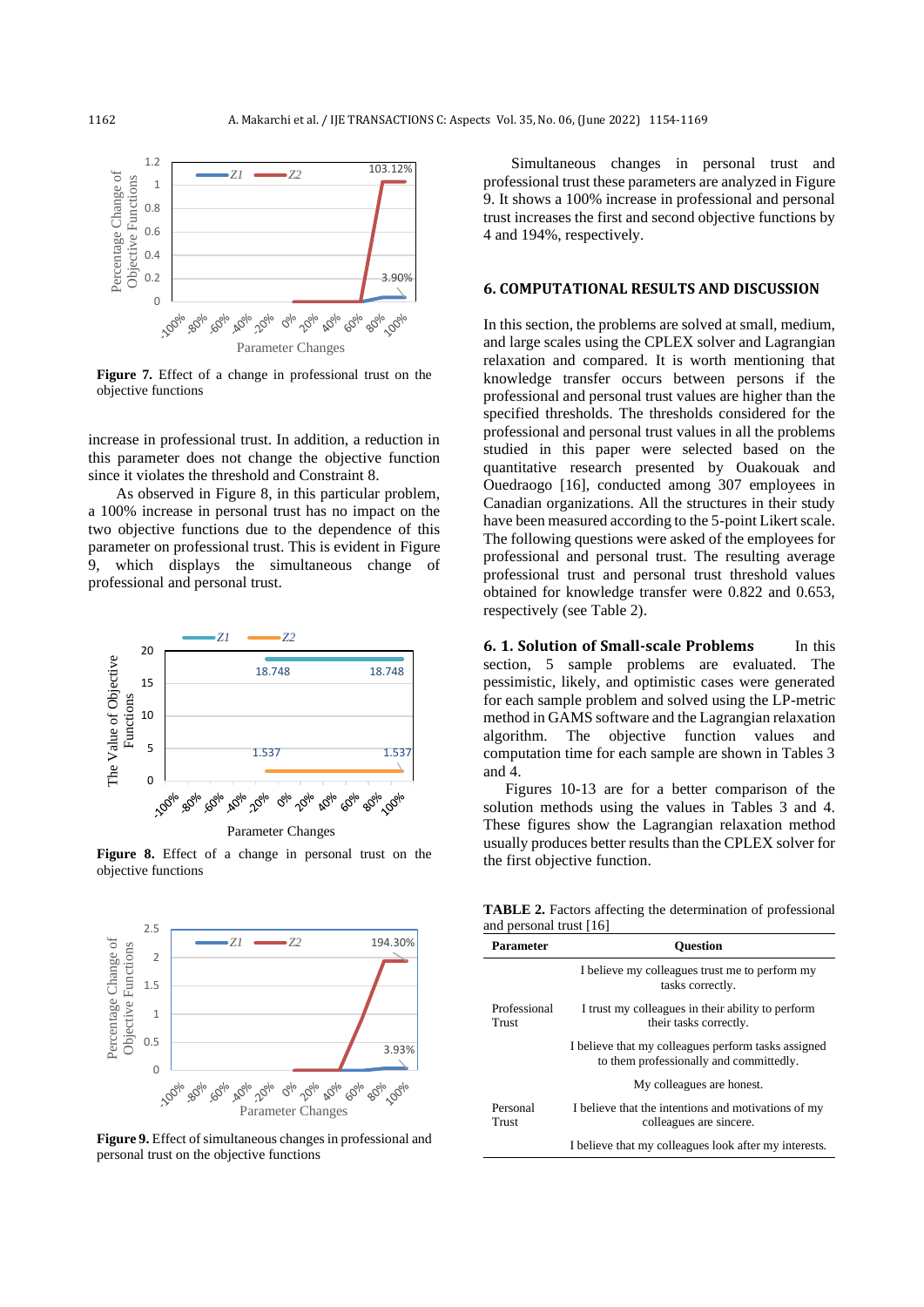**TABLE 3.** Solution of the small-scale problems using GAMS software

| Problem        | <b>Indicator</b> | <b>GAMS Software</b> |               |            |
|----------------|------------------|----------------------|---------------|------------|
|                |                  | <b>Pessimistic</b>   | <b>Likely</b> | Optimistic |
|                | Z1               | 18.748               | 18.748        | 19.082     |
| 1              | 7.2              | 1.537                | 1.537         | 2.149      |
|                | Solve Time       | 0.311                | 0.335         | 0.344      |
|                | Z1               | 34.657               | 35.002        | 35.002     |
| $\overline{c}$ | Z <sub>2</sub>   | 8.119                | 6.368         | 6.368      |
|                | Solve Time       | 0.639                | 0.558         | 0.697      |
| 3              | Z1               | 52.654               | 53.019        | 55.598     |
|                | Z <sub>2</sub>   | 9.948                | 9.948         | 17.568     |
|                | Solve Time       | 1.213                | 1.236         | 1.342      |
|                | Z1               | 87.510               | 87.510        | 88.418     |
| 4              | Z <sub>2</sub>   | 8.978                | 8.978         | 12.086     |
|                | Solve Time       | 1.798                | 1.909         | 1.900      |
| 5              | Z1               | 142.234              | 143.123       | 143.123    |
|                | Z <sub>2</sub>   | 36.046               | 41.339        | 40.016     |
|                | Solve Time       | 3.365                | 3.714         | 3.892      |

**TABLE 4.** Solution of the small-scale problems using the Lagrangian relaxation method

| <b>Problem</b> | <b>Indicator</b> | <b>Lagrangian Relaxation Method</b> |               |            |
|----------------|------------------|-------------------------------------|---------------|------------|
|                |                  | <b>Pessimistic</b>                  | <b>Likely</b> | Optimistic |
|                | Z1               | 21.101                              | 21.553        | 23.570     |
| 1              | Z2               | 5.618                               | 7.132         | 9.857      |
|                | Solve Time       | 3.096                               | 3.223         | 3.387      |
|                | Z1               | 38.779                              | 40.012        | 40.843     |
| $\overline{c}$ | Z <sub>2</sub>   | 14.933                              | 14.367        | 17.567     |
|                | Solve Time       | 4.864                               | 4.459         | 4.850      |
|                | Z1               | 58.305                              | 63.115        | 67.844     |
| 3              | Z <sub>2</sub>   | 21.595                              | 36.120        | 33.315     |
|                | Solve Time       | 5.786                               | 7.910         | 7.922      |
|                | Z1               | 97.333                              | 101.076       | 103.308    |
| 4              | Z <sub>2</sub>   | 22.278                              | 33.476        | 32.650     |
|                | Solve Time       | 9.120                               | 10.561        | 11.233     |
|                | Z1               | 147.855                             | 154.252       | 156.588    |
| 5              | Z <sub>2</sub>   | 47.983                              | 79.270        | 81.115     |
|                | Solve Time       | 15.066                              | 17.088        | 17.076     |

**6. 2. Solution Of Medium-Scale Problems** In this section, Sample Problems 6-10 are evaluated. The pessimistic, likely, and optimistic cases were generated



**Figure 10.** Average graph of the objective functions of the small-scale sample problems in the optimistic case



Figure 11. Average graph of the objective functions of the small-scale sample problems in the likely case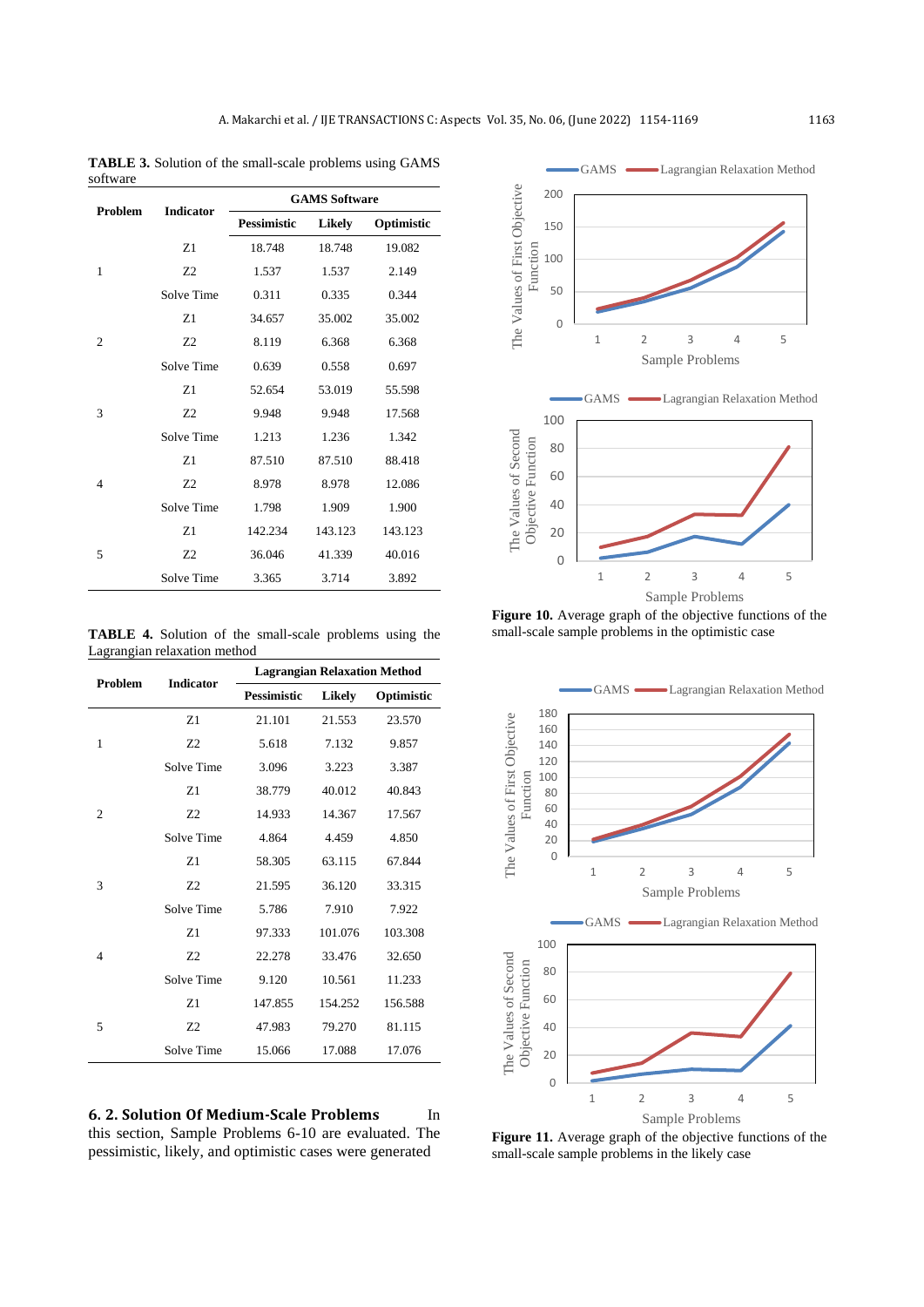

**Figure 12.** Average graph of the objective functions of the small-scale sample problems in the pessimistic case



**Figure 13.** Average graph of the objective functions of the small-scale sample problems

for each sample problem and solved using the CPLEX solver in the GAMS software and the Lagrangian relaxation algorithm. The objective function values and computation time for each sample are shown in Tables 5 and 6.

Figures 14-17 are for a better comparison of the solution methods using the values in Tables 5 and 6. As can be seen in these figures, more knowledge transfer occurs in the Lagrangian relaxation method than in the solution using the CPLEX solver. For the larger problems the Lagrangian relaxation method reaches the solution faster than the CPLEX solver.

| <b>Problem</b> | <b>Indicator</b> | <b>GAMS Software</b> |          |            |
|----------------|------------------|----------------------|----------|------------|
|                |                  | <b>Pessimistic</b>   | Likely   | Optimistic |
|                | Z <sub>1</sub>   | 275.881              | 282.607  | 291.186    |
| 6              | 72               | 98.708               | 114.969  | 107.113    |
|                | Solve Time       | 8.448                | 9.969    | 14.502     |
|                | Z <sub>1</sub>   | 364.446              | 382.337  | 401.684    |
| 7              | Z <sub>2</sub>   | 134.560              | 142.362  | 166.802    |
|                | Solve Time       | 16.821               | 82.720   | 41.422     |
|                | Z <sub>1</sub>   | 433.738              | 449.019  | 475.594    |
| 8              | Z <sub>2</sub>   | 157.475              | 184.731  | 194.095    |
|                | Solve Time       | 17.951               | 43.481   | 1018.640   |
|                | Z1               | 424.076              | 435.798  | 451.921    |
| 9              | Z <sub>2</sub>   | 219.634              | 240.629  | 232.977    |
|                | Solve Time       | 40.534               | 68.920   | 1022.911   |
| 10             | Z1               | 550.981              | 569.321  | 592.896    |
|                | Z <sub>2</sub>   | 280.773              | 259.136  | 305.025    |
|                | Solve Time       | 48.365               | 1028.467 | 1032.434   |

**TABLE 5.** Solution of the medium-scale problems using GAMS software

**TABLE 6**. Solution of the medium-scale problems using the Lagrangian relaxation method

| <b>Problem</b> | <b>Indicator</b> | <b>Lagrangian Relaxation Method</b> |         |            |
|----------------|------------------|-------------------------------------|---------|------------|
|                |                  | <b>Pessimistic</b>                  | Likely  | Optimistic |
|                | Z1               | 287.648                             | 302.342 | 308.466    |
| 6              | Z <sub>2</sub>   | 136.683                             | 165.540 | 136.014    |
|                | Solve Time       | 39.641                              | 42.345  | 43.945     |
|                | Z1               | 381.857                             | 400.260 | 420.441    |
| 7              | Z <sub>2</sub>   | 161.919                             | 166.660 | 163.821    |
|                | Solve Time       | 75.320                              | 84.547  | 98.482     |
| 8              | Z1               | 452.527                             | 472.922 | 498.502    |
|                | 7.2              | 177.705                             | 171.519 | 161.457    |
|                | Solve Time       | 88.704                              | 110.981 | 110.111    |
|                | Z1               | 438.723                             | 449.753 | 474.080    |
| 9              | Z <sub>2</sub>   | 233.201                             | 240.780 | 248.319    |
|                | Solve Time       | 148.017                             | 139.822 | 164.320    |
| 10             | Z1               | 551.391                             | 595.708 | 615.980    |
|                | 7.2              | 229.225                             | 311.712 | 310.039    |
|                | Solve Time       | 170.700                             | 175.286 | 190.954    |

**6. 3. Solution of Large-scale Problems** In this section, five large-scale sample problems are evaluated. The pessimistic, likely, and optimistic cases were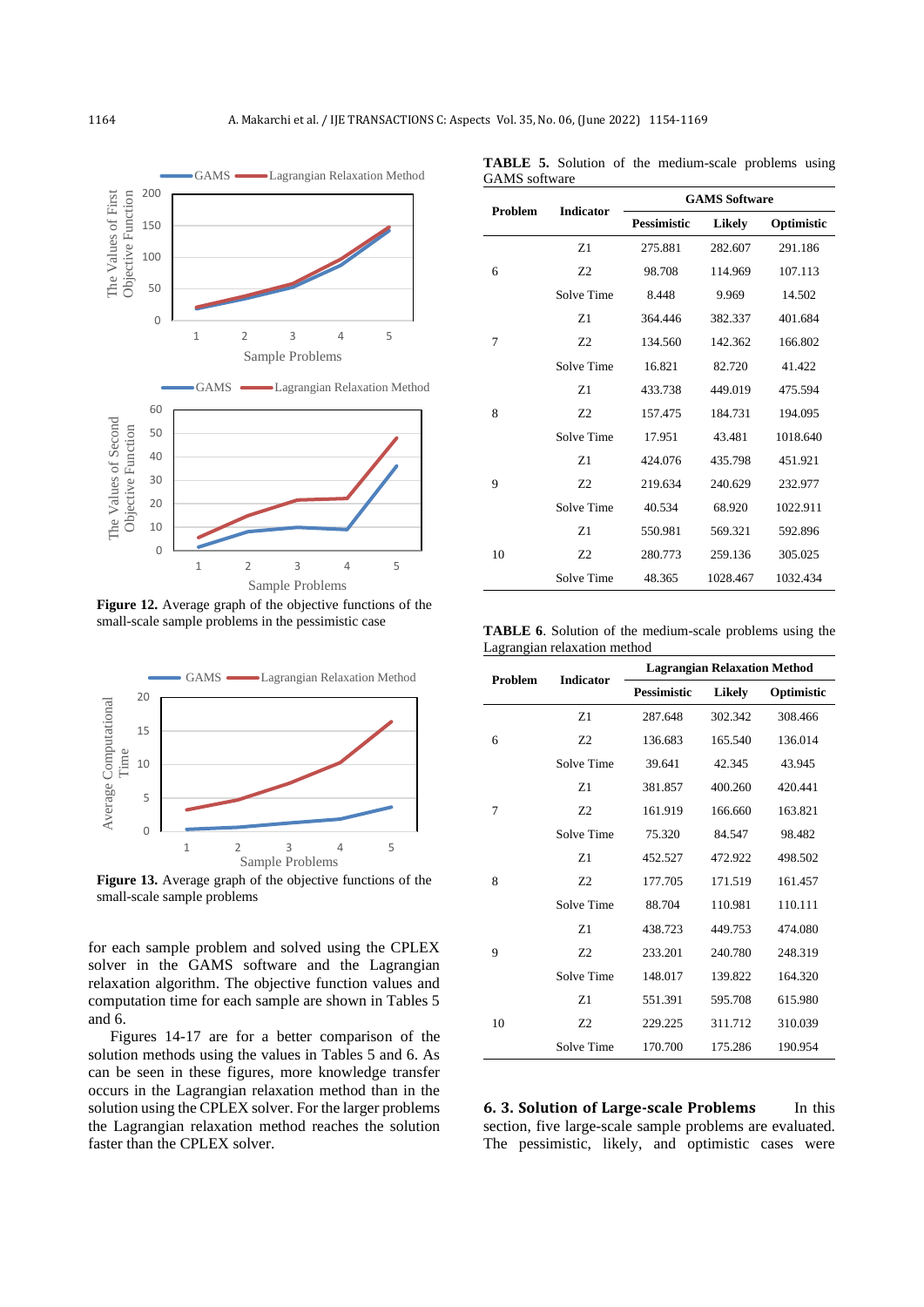generated for each sample problem and solved using the CPLEX solver and the Lagrangian relaxation algorithm. The objective function values and computation time for each sample are shown in Tables 7 and 8.



Figure 14. Average graph of the objective functions of the medium-scale sample problems in the optimistic case



**Figure 15.** Average graph of the objective functions of the medium-scale sample problems in the likely case



Figure 16. Average graph of the objective functions of the medium-scale sample problems in the pessimistic case



**Figure 17.** Average graph of the objective functions of the medium-scale sample problems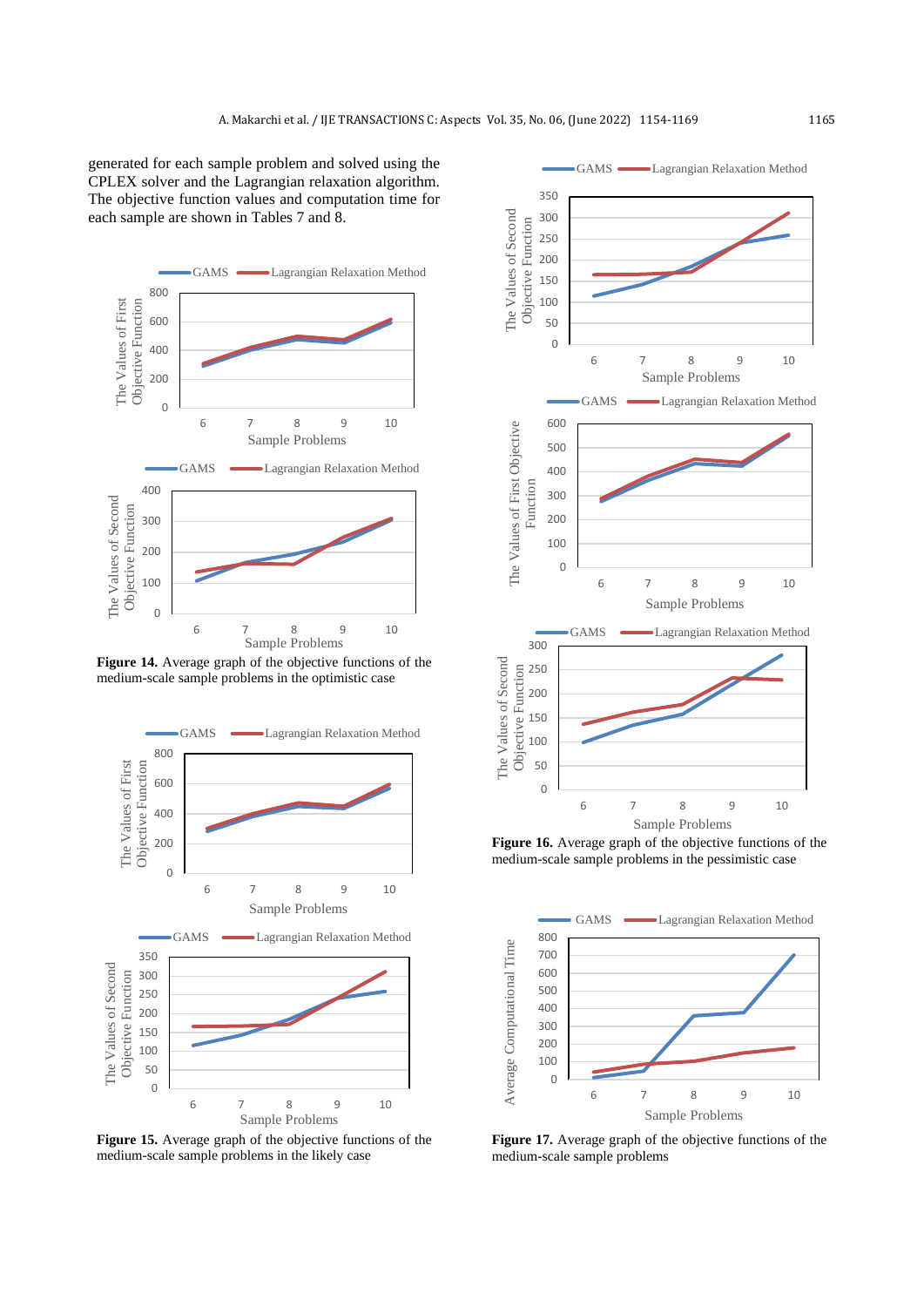**TABLE 7.** Solution of the large-scale problems using GAMS software

| Problem | <b>Indicator</b> |                    | <b>GAMS Software</b> |            |
|---------|------------------|--------------------|----------------------|------------|
|         |                  | <b>Pessimistic</b> | Likely               | Optimistic |
|         | Z1               | 825.429            | 867.715              | 901.553    |
| 11      | Z2               | 342.826            | 394.597              | 371.124    |
|         | Solve Time       | 1060.848           | 1068.224             | 1067.315   |
|         | Z1               | 986.869            | 1006.240             | 1030.502   |
| 12      | Z2               | 312.949            | 332.498              | 403.207    |
|         | Solve Time       | 1083.767           | 1092.608             | 1095.609   |
|         | Z1               | 987.680            | 1033.086             | 1067.017   |
| 13      | Z2               | 453.209            | 551.923              | 563.889    |
|         | Solve Time       | 1109.767           | 1116.027             | 1122.732   |
|         | Z1               | 963.671            | 983.462              | 1008.336   |
| 14      | Z2               | 446.644            | 438.087              | 429.772    |
|         | Solve Time       | 1114.210           | 1123.539             | 1122.166   |
|         | Z1               | 1207.750           | 1227.054             | 1233.216   |
| 15      | Z2               | 382.905            | 416.643              | 425.026    |
|         | Solve Time       | 1161.307           | 1167.212             | 1174.656   |
|         | Z1               | 1168.396           | 1283.952             | 1475.807   |
| 16      | Z2               | 416.603            | 457.806              | 526.214    |
|         | Solve Time       | 1493.652           | 1573.324             | 1634.021   |
|         | Z1               | 1412.303           | 1569.225             | 1705.679   |
| 17      | Z2               | 452.956            | 503.284              | 547.048    |
|         | Solve Time       | 1721.320           | 1764.378             | 1813.225   |
|         | Z1               | 1631.315           | 1773.169             | 2086.081   |
| 18      | Z2               | 390.268            | 424.204              | 499.063    |
|         | Solve Time       | 1853.326           | 1893.601             | 1961.254   |
|         | Z1               | 1952.676           | 2194.018             | 2411.009   |
| 19      | Z2               | 486.913            | 547.093              | 601.201    |
|         | Solve Time       | 2002.336           | 2010.325             | 2029.321   |
|         | Z1               | 2414.407           | 2624.355             | 2948.714   |
| 20      | Z2               | 474.915            | 516.212              | 580.014    |
|         | Solve Time       | 2098.356           | 2180.957             | 2259.325   |
|         | Z1               | 2686.056           | 2951.710             | 3354.216   |
| 21      | Z2               | 509.380            | 559.758              | 636.089    |
|         | Solve Time       | 2323.255           | 2490.521             | 2501.378   |
|         | Z1               | 2756.253           | 3178.452             | 3695.874   |
| 22      | Z2               | 486.981            | 559.748              | 650.870    |
|         | Solve Time       | 2651.355           | 2730.301             | 2681.021   |
|         | Z1               | 2750.099           | 3197.790             | 3997.238   |
| 23      | Z2               | 445.547            | 518.078              | 647.598    |
|         | Solve Time       | 2932.631           | 3110.665             | 3054.221   |
|         |                  |                    |                      |            |

| 24 | Z1         | 3527.419 | 3876.285 | 4259.654 |
|----|------------|----------|----------|----------|
|    | 72         | 497.898  | 547.141  | 601.254  |
|    | Solve Time | 3742.332 | 3893.602 | 3721.225 |
|    | Z1         | 3645.842 | 4050.936 | 4501.040 |
| 25 | 72         | 569.065  | 632.294  | 702.549  |
|    | Solve Time | 4398.021 | 4553.221 | 4630.232 |
|    |            |          |          |          |

**TABLE 8.** Solution of the large-scale problems using the Lagrangian relaxation method

| Sample          | <b>Indicator</b> | <b>Lagrangian Relaxation Method</b> |          |            |
|-----------------|------------------|-------------------------------------|----------|------------|
| <b>Problems</b> |                  | Pessimistic                         | Likely   | Optimistic |
|                 | Z1               | 980.408                             | 1009.717 | 1005.554   |
| 11              | Z <sub>2</sub>   | 1013.379                            | 917.578  | 635.009    |
|                 | Solve Time       | 409.579                             | 448.384  | 441.293    |
|                 | Z1               | 1123.060                            | 1179.430 | 1208.948   |
| 12              | Z <sub>2</sub>   | 948.131                             | 1067.769 | 913.085    |
|                 | Solve Time       | 618.205                             | 655.781  | 696.747    |
|                 | Z1               | 1184.371                            | 1214.392 | 1215.821   |
| 13              | Z <sub>2</sub>   | 1102.582                            | 1341.834 | 1035.959   |
|                 | Solve Time       | 843.691                             | 903.050  | 956.417    |
|                 | Z1               | 1086.948                            | 1128.485 | 1167.396   |
| 14              | Z <sub>2</sub>   | 1027.694                            | 1200.839 | 1037.956   |
|                 | Solve Time       | 886.937                             | 967.430  | 1005.905   |
|                 | Z1               | 1291.978                            | 1465.508 | 1492.896   |
| 15              | Z2               | 989.330                             | 1166.494 | 1006.252   |
|                 | Solve Time       | 892.354                             | 973.231  | 1016.325   |
|                 | Z1               | 1193.562                            | 1311.607 | 1507.594   |
| 16              | Z <sub>2</sub>   | 671.088                             | 737.459  | 847.654    |
|                 | Solve Time       | 1034.393                            | 1136.696 | 1306.547   |
|                 | Z1               | 1552.706                            | 1725.229 | 1875.249   |
| 17              | Z <sub>2</sub>   | 793.620                             | 881.800  | 958.478    |
|                 | Solve Time       | 1088.844                            | 1209.827 | 1315.029   |
|                 | Z1               | 1681.032                            | 1827.209 | 2149.658   |
| 18              | Z <sub>2</sub>   | 781.732                             | 849.709  | 999.658    |
|                 | Solve Time       | 1099.247                            | 1194.834 | 1405.687   |
|                 | Z1               | 2106.723                            | 2367.104 | 2601.213   |
| 19              | Z <sub>2</sub>   | 686.515                             | 771.365  | 847.654    |
|                 | Solve Time       | 1299.314                            | 1459.903 | 1604.289   |
|                 | Z1               | 2558.147                            | 2780.595 | 3124.264   |
| 20              | Z2               | 797.641                             | 867.001  | 974.158    |
|                 | Solve Time       | 1366.588                            | 1485.422 | 1669.014   |
| 21              | Z1               | 2840.915                            | 3121.885 | 3547.597   |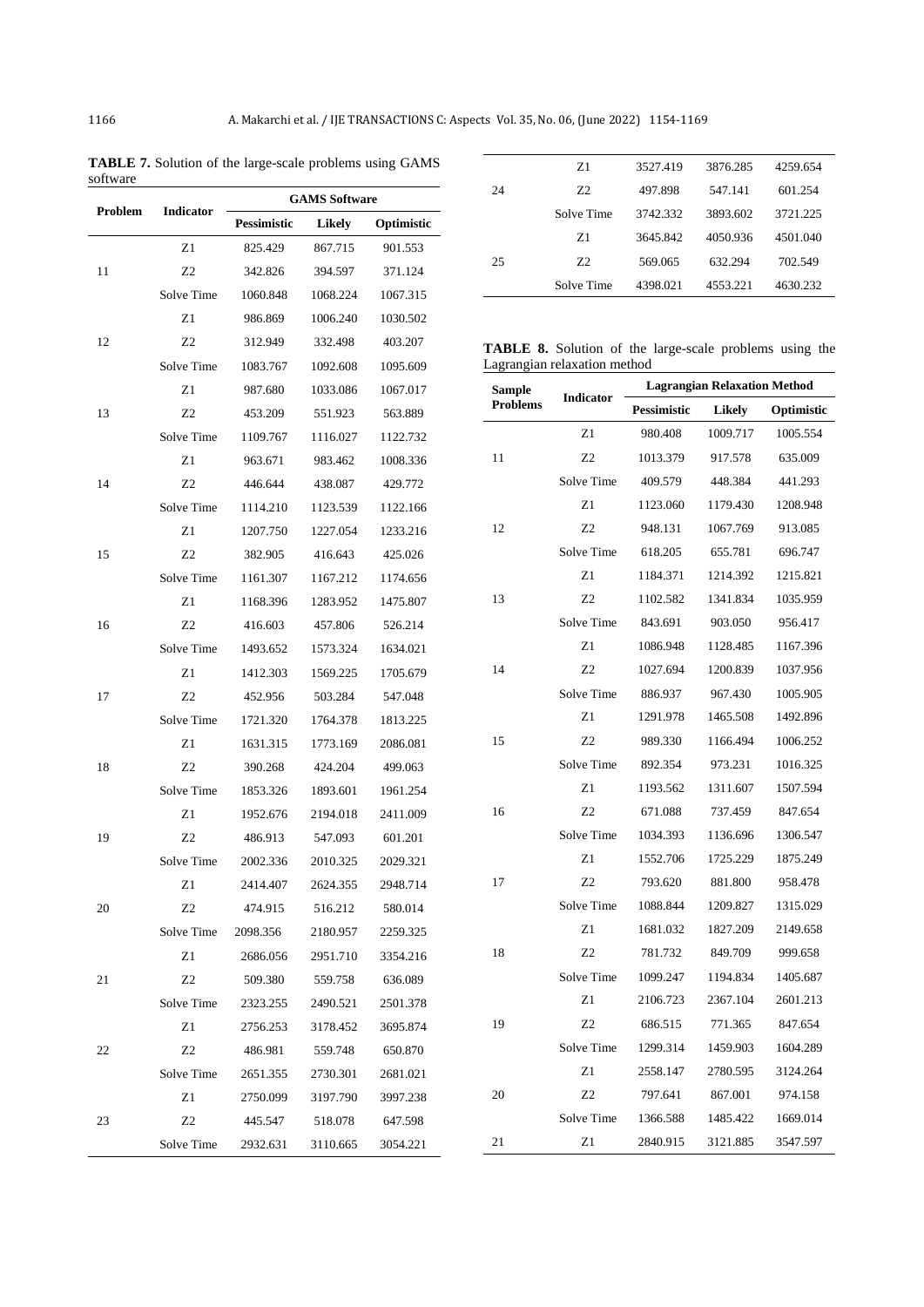|     | Z <sub>2</sub> | 764.431  | 840.034  | 954.584  |
|-----|----------------|----------|----------|----------|
|     | Solve Time     | 1433.109 | 1574.845 | 1789.597 |
|     | Z <sub>1</sub> | 2843.906 | 3268.857 | 3800.997 |
| 22. | 72             | 633.885  | 728.604  | 847.214  |
|     | Solve Time     | 1413.265 | 1624.443 | 1888.887 |
|     | Z <sub>1</sub> | 2806.825 | 3263.750 | 4079.687 |
| 23  | Z2             | 515.002  | 598.838  | 748.547  |
|     | Solve Time     | 1385.652 | 1611.223 | 2014.029 |
|     | Z <sub>1</sub> | 3760.662 | 4132.596 | 4541.314 |
| 24  | 72             | 784.338  | 861.910  | 947.154  |
|     | Solve Time     | 1861.567 | 2045.678 | 2247.998 |
|     | Z <sub>1</sub> | 3889.328 | 4321.475 | 4801.639 |
| 25  | Z2             | 847.191  | 941.323  | 1045.914 |
|     | Solve Time     | 1993.308 | 2214.787 | 2460.874 |

Figures 18-21 were plotted for a better comparison of the solution methods using the values in Tables 7 and 8. They showed that the Lagrangian relaxation method can transfers more knowledge than GAMS. Furthermore, the Lagrangian relaxation method is usually faster than the GAMS computational time.



**Figure 18.** Average graph of the objective functions of the large-scale sample problems in the optimistic case



**Figure 19.** Average graph of the objective functions of the large-scale sample problems in the likely case



**Figure 20.** Average graph of the objective functions of the large-scale sample problems in the pessimistic case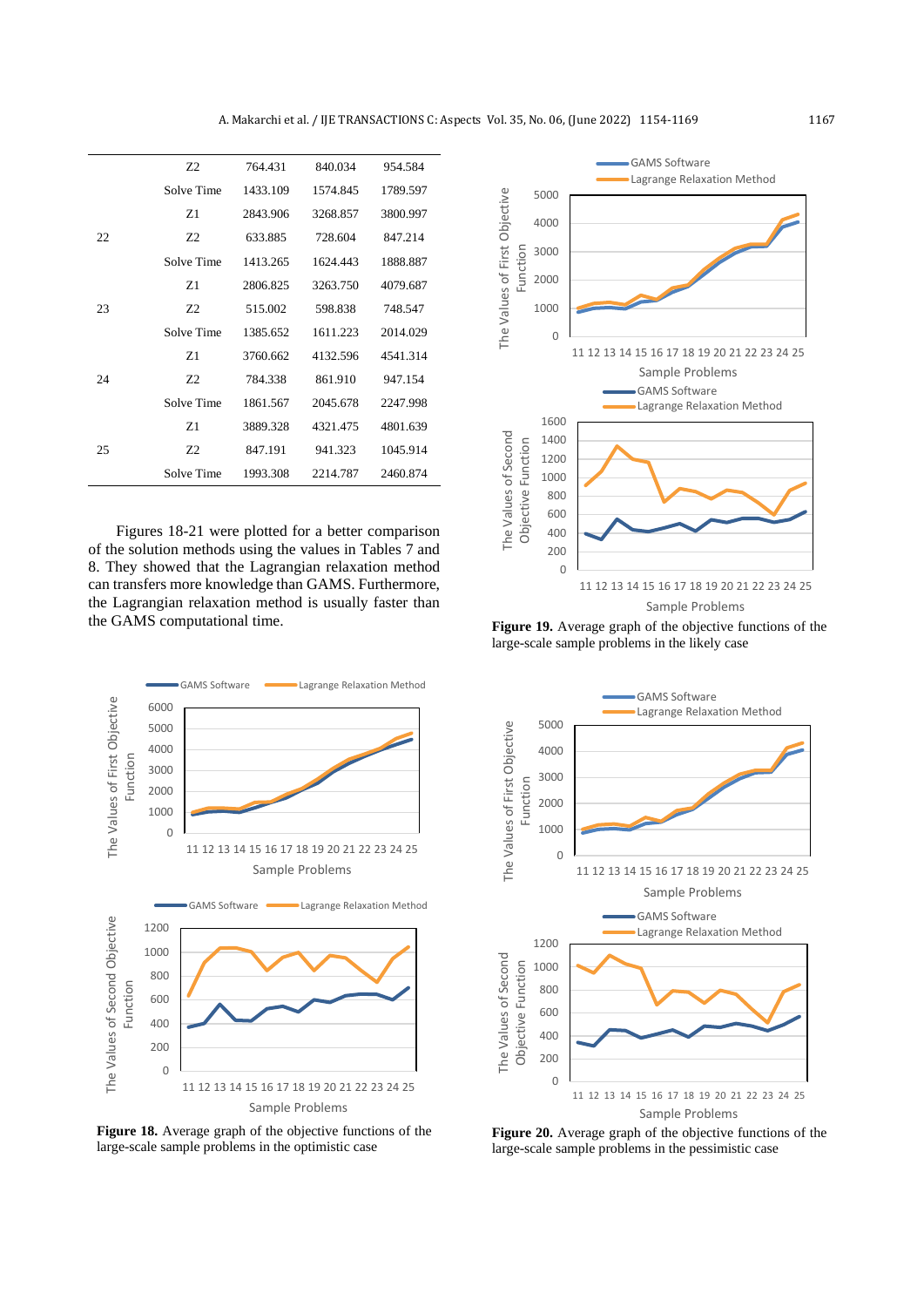

Figure 21. Average graph of the objective functions of the large-scale sample problems

The Lagrangian relaxation method transfers more knowledge than CPLEX solver in all the optimistic, likely, and pessimistic situations. Consequently, the knowledge transfer duration is longer in the Lagrangian relaxation method. Concerning computation time, the larger the sample problems become, the shorter the solution time using Lagrangian relaxation becomes compared to the CPLEX solver.

In addition, Montazer [\[22\]](#page-15-14) developed a new approach for knowledge based systems reduction using rough sets theory

## **7. CONCLUSION AND SUGGESTIONS**

In the present knowledge-based era, knowledge as the most valuable capital in organizations, requires a novel management approach toward issues concerning the organization and the personnel. A change in the nature of activities performed in organizations toward knowledgebased ones has increased the essential of knowledge management. One of the most important knowledge management processes is knowledge transfer, which it can be done by internal or external resources of an organization. Clearly, knowledge upgrade in an organization using external resources requires more time and budget. For this reason, reliance on internal resources is preferred in organizations. Factors such as professional and personal trust and organizational commitment play a key role in such knowledge transfer.

This paper designs a knowledge flow network between the personnel of an organization using stochastic MIP for maximizing the knowledge level and minimizing the knowledge transfer duration time. To solve the knowledge flow network model, several sample problems were designed; then, sensitivity analyses were performed on one of the sample problems. After model's validity several small, medium, and large-sized problems in pessimistic, likely, and optimistic cases were solved

using the CPLEX solver and the Lagrangian relaxation method. Finally, a comparison was drawn between the methods. The results indicate that organizational commitment has the most considerable effect on the knowledge transfer duration, followed by teaching and learning capabilities. Moreover, the effect of an increase in professional trust is considerably more significant on the reduction in the knowledge transfer duration than on the increase in the knowledge level. It indirectly contributes to a decrease in the costs of knowledge transfer. Comparing the two solution methods indicates that the Lagrangian relaxation algorithm produces better results than the CPLEX solver in all cases and reaches the solution faster in larger problems.

Given the increasing importance of knowledge management and knowledge transfer in organizations and the lack of quantitative research on this topic, various approaches can be taken to develop the work in this paper. Examples include using multiple teaching methods in the knowledge transfer process, considering the possibility of group teaching, and assuming stochastic learning. Furthermore, using rough set theory in the field of knowledge management is another direction of developing our future investigans.

## **8. REFERENCES**

- <span id="page-14-0"></span>1. Dezfoulian, H.R., Afrazeh, A. and Karimi, B., "A new model to optimize the knowledge exchange in industrial cluster: A case study of semnan plaster production industrial cluster", *Scientia Iranica*, Vol. 24, No. 2, (2017), 834-846, <https://dx.doi.org/10.24200/sci.2017.4065>
- <span id="page-14-1"></span>2. Leyer, M., Schneider, C. and Claus, N., "Would you like to know who knows? Connecting employees based on process-oriented knowledge mapping", *Decision Support Systems*, Vol. 87, (2016), 94-104[, https://doi.org/10.1016/j.dss.2016.05.003](https://doi.org/10.1016/j.dss.2016.05.003)
- <span id="page-14-2"></span>3. Van Wijk, R., Jansen, J.J. and Lyles, M.A., "Inter‐and intra‐ organizational knowledge transfer: A meta‐analytic review and assessment of its antecedents and consequences", *Journal of Management Studies*, Vol. 45, No. 4, (2008), 830-853, <https://doi.org/10.1111/j.1467-6486.2008.00771.x>
- <span id="page-14-3"></span>4. Li, H., Li, C. and Wang, Z., "An agent-based model for exploring the impacts of reciprocal trust on knowledge transfer within an organization", *Journal of Business & Industrial Marketing*, (2021)[, https://doi.org/10.1108/JBIM-12-2019-0528](https://doi.org/10.1108/JBIM-12-2019-0528)
- <span id="page-14-4"></span>5. Liu, D.-R., Lin, C.-W. and Chen, H.-F., "Discovering role-based virtual knowledge flows for organizational knowledge support", *Decision Support Systems*, Vol. 55, No. 1, (2013), 12-30, <http://dx.doi.org/10.1016/j.dss.2012.11.018>
- <span id="page-14-5"></span>6. Różewski, P., Jankowski, J., Brodka, P. and Michalski, R., "Knowledge workers' collaborative learning behavior modeling in an organizational social network", *Computers in Human Behavior*, Vol. 51, (2015), 1248-1260, <https://doi.org/10.1016/j.chb.2014.12.014>
- <span id="page-14-6"></span>7. Chandra, R., Iyer, R.S. and Raman, R., "Enabling organizations to implement smarter, customized social computing platforms by leveraging knowledge flow patterns", *Journal of Knowledge Management*, (2015), [https://doi.org/10.1108/JKM-11-2014-](https://doi.org/10.1108/JKM-11-2014-0455) [0455](https://doi.org/10.1108/JKM-11-2014-0455)